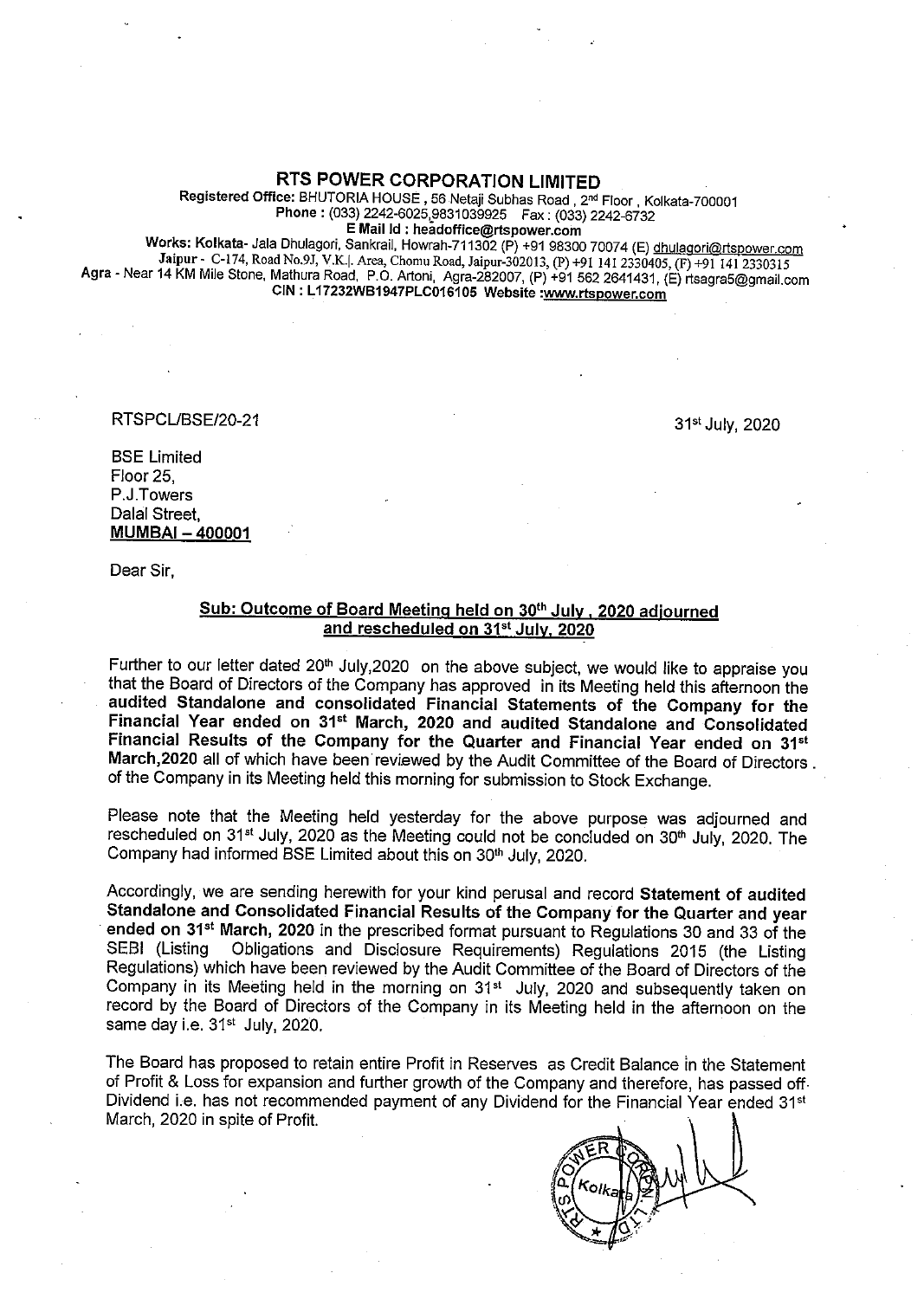We are also sending herewith Audit Report of our statutory Auditors, M/s Lodha & Co, Chartered Accountants (FRN 301051E) in respect of the abovesaid Results which has been placed before the Audit Committee and the Board in their abovesaid respective Meetings along with the Declaration of Unmodified Audit Report pursuant to Regulation 33(3)(d) of the Listing Regulations and as per SEBI Circular No SEBI/LAD-NRO/GN/2016-17/001 dated May, 25,2016 read with Circular No CIR/CFD/CMD/56/2016 dated May 27, 2016.

The abovesaid Results will be available at the Company's Website www.rtspower.com and BSE Website www.bseindia.com following our transmission of the same to BSE.

An extract of the abovesaid Results in the format prescribed under the Listing Regulations are being published in English in the Business Standard in its Kolkata Edition and in Bengali in Dainik Lipi, Kolkata. The Certified True Copies of the clippings of the abovesaid Newspapers will be sent to you after the abovesaid publications.

The Meeting of the Board of Directors commenced at 3.00 P.M. on 30<sup>th</sup> July, 2020 and continued till 7.30 P.M and thereafter adjourned till 31<sup>st</sup> July, 2020. The Meeting again commenced on 2.00 P.M. and concluded at 7.30 P.M.

Thanking you, Yours faithfully For RTS FOWER CORRORATION LIMITED Sandip Gupta) Kolkata ompany Secretary **ACS 5447** 

Enclosure: As said above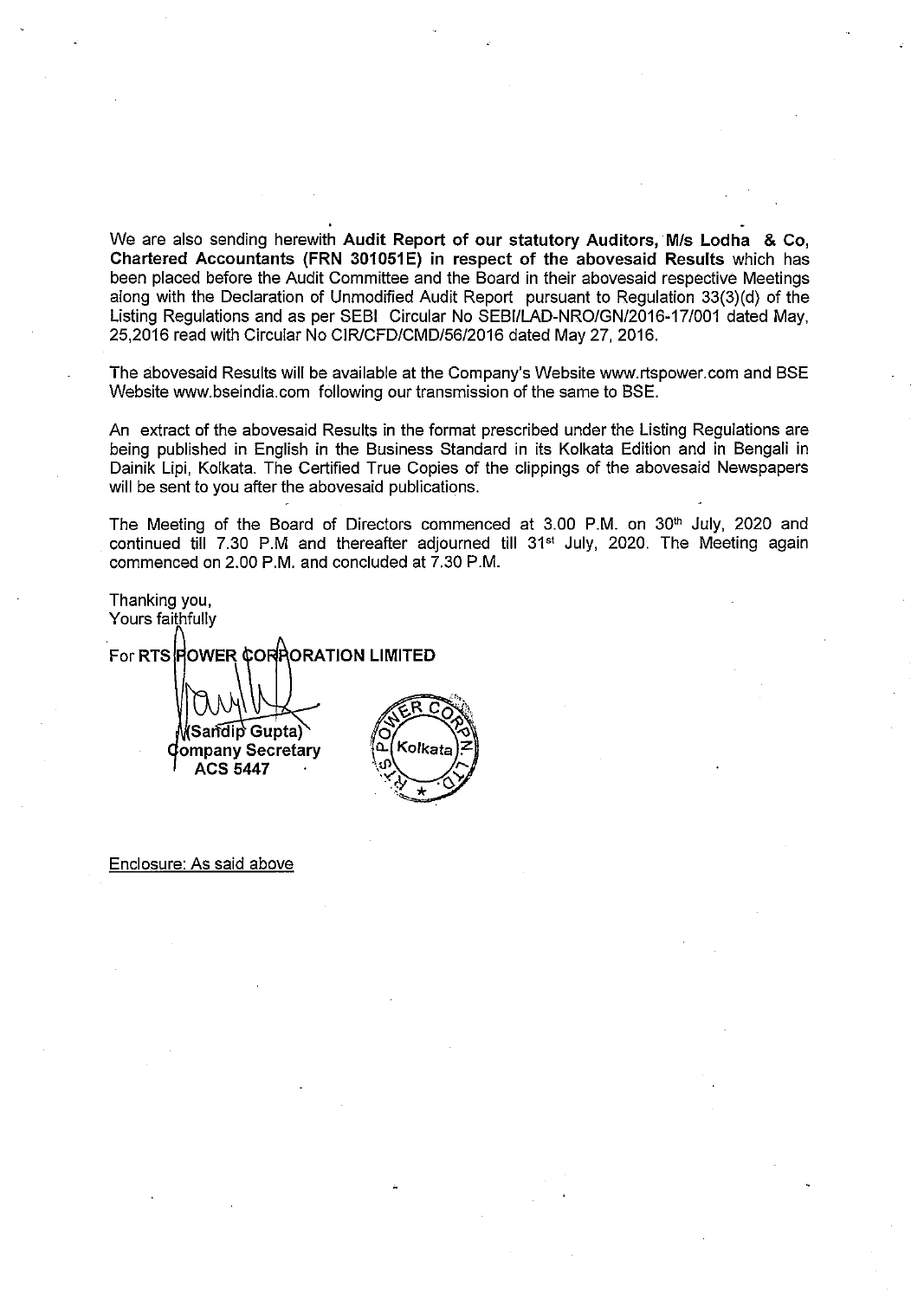# LODHA &CO

Chartered Accountants

### INDEPENDENT AUDITORS' REPORT

The Board of Directors of RTS Power Corporation Limited

<sup>14</sup> Government Place East, Kolkata <sup>700</sup> 069. India Telephone : 033-2248-I <sup>I</sup> <sup>I</sup> I/ 1507/40400000 Telefax 033?2248-6960 Email cal@lodhaco.com

#### Report on the audit of the Standalone Financial Results

#### **Opinion**

•

 $\Delta$ 

In our opinion and to the best of our information and according to the explanations given to us these standalone financial results:

- i. are presented in accordance with the requirements of Regulation 33 of the Listing Regulations in this regard; and
- ii. give a true and fair view in conformity with the recognition and measurement principles laid down in the applicable Indian Accounting Standards and other accounting principles generally accepted in 1ndia of the net profit for the year ended March 31, 2020 and other comprehensive income and other financial information for the year ended on that date.

We have audited the accompanying standalone financial results of RTS Power Corporatiqn Limited ('the Company') for the year ended March 31. 2020 and the notes thereon (hereinafter referred to as the "Financial Results") attached herewith. being compiled by the Company pursuant to the requirement of Regulation 33 of the SEBI (Listing Obligations and Disclosure Requirements) Regulations, 2015, as amended ("Listing Regulations"). The financial results have been initialed by us for the purpose of identification.

#### Basis for Opinion

We conducted our audit in accordance with the Standards on Auditing (SAs) specified under section 143(10) of the Companies Act, 2013 (the Act) Our responsibilities under those Standards are further described in the Auditors' Responsibilities for the Audit of the Financial Results section of our report. We are independent of the Company in accordance with the Code of Ethics issued by the Institute of Chartered Accountants of India together with the ethical requirements that are relevant to our audit of the financial results under the provisions of the Companies Act, 2013 and the Rules thereunder, and we have fulfilled our other ethical responsibilities in accordance with these requirements and the Code of Ethics. We believe that the audit evidence we have obtained is sufficient and appropriate to provide <sup>a</sup> basis for our opinion on the financial results.

I

These financial results have been prepared on the basis of the standalone financial statements. The Ccmpany's Board of Directors are responsible for the preparation of these financial results that give <sup>a</sup> true and fair view of the net profit for the year ended March 31. 2020 and other comprehensive income and other financial information of the company in accordance with the recognition and measurement principles laid down in Indian Accounting Standard prescribed under Section 133 of the Act read with relevant rules issued thereunder and other accounting principles generally accepted in India and in compliance with Regulation 33 of the Listing Regulations. This responsibility also includes maintenance of adequate accounting records in accordance with the provisions of the Act for safeguarding of the assets of the Company and for preventing and detecting frauds and other



1

#### Management's Responsibilities for the Standalone Financial Results

Kolkata Mumbai New Delhi Chennai Hyderabad laipur

'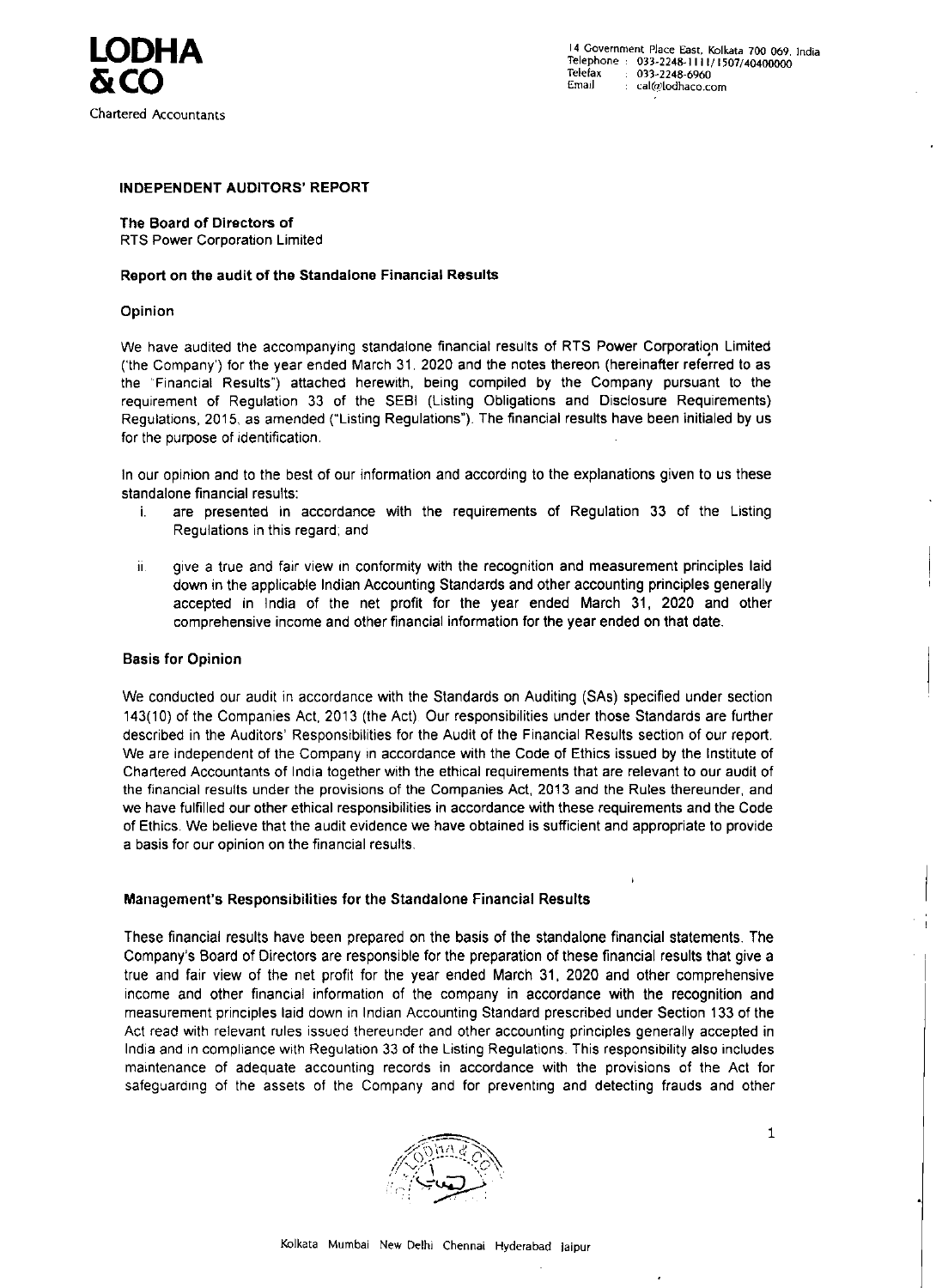irregularities: selection and application of appropriate accounting policies: making judgments and estimates that are reasonable and prudent; and design, implementation and. maintenance of adequate internal financial controls that were operating effectively for ensuring the accuracy and completeness of the accounting records, relevant to the preparation and presentation of the financial results that give <sup>a</sup> true and fair view and are free from material misstatement. whether due to fraud or error.

In preparing the financial results, the Board of Directors are responsible for assessing the Company's ability to continue as <sup>a</sup> going concern, disclosing. as applicable, matters related to going concern and using the going concern basis of accounting unless the Board of Directors either intends to liquidate the Company or to cease operations. or has no realistic alternative but to do so.

Our objectives are to obtain reasonable assurance about whether the financial results as a whole are free from material misstatement, whether due to fraud or error. and to issue an auditors' report that includes our opinion. Reasonable assurance is <sup>a</sup> high level of assurance. but is not <sup>a</sup> guarantee that an audit conducted in accordance with SAs will always detect <sup>a</sup> material misstatement when it exists. Misstatements can· arise from fraud or error and are considered material if, individually or in the aggregate, they could reasonably be expected to influence the economic decisions of users taken on the basis of these standalone financial results.

The Board of Directors are also responsible for overseeing the Company's financial reporting process.

#### Auditors' Responsibilities for the Audit of the Standalone Financial Results

I  $\overline{\phantom{a}}$ 

As part of an audit in accordance with SAs. we exercise professional judgment and maintain professional skepticism throughout the audit. We also:

- Identify and assess the risks of material misstatement of the financial results, whether due to fraud or error, design and perform audit procedures responsive to those risks. and obtain audit evidence that is sufficient and appropriate to provide <sup>a</sup> basis for our opinion. The risk of not detecting <sup>a</sup> material misstatement resulting from fraud is higher than for one resulting from error, as fraud may involve collusion, forgery. intentional omissions, misrepresentations, or the override of internal control.
- Obtain an understanding of internal control relevant to the audit in order to design audit procedures that are appropriate in the circumstances. Under Section 143(3)(i) of the Act. we are also responsible for expressing an opinion whether the company has adequate internal financial controls with respect to financial statements in place and the operating effectiveness of such controls but not for the purpose of expressing an opinion on the effectiveness of the Company's internal control.
- Evaluate the appropriateness of accounting policies used and the reasonableness of accounting estimates and related disclosures made by the Board of Directors.
- Conclude on the appropriateness of the Board of Directors' use of the going concern basts of accounting and. based on the audit evidence obtained. whether <sup>a</sup> material uncertainty exists related to events or conditions that may cast sjgnificant doubt on the Company's ability to continue as <sup>a</sup> going concern. Jf we conclude that <sup>a</sup> material uncertainty exists. we are required to draw attention in our auditors' report to the related disclosures in the financial results or, if such disclosures are inadequate, to modify our opinion. Our conclusions are based on the audit evidence obtained up to the date of our auditors' report. However. future

events or conditions may cause the Company to cease to continue as a going concern.

I

•

i

i

 $\vert$ 

• Evaluate the overall presentation, structure and content of the financial results, including the disclosures. and whether the financial results represent the underlying transactions and events in <sup>a</sup> manner that achieves fair presentation.

2



- - -

-·- - -

I

 $\mathbf{r} = \mathbf{I}$ 

I

I

I

I

I

I

I

I

I

I

I

I

I

I

·1

I

I

j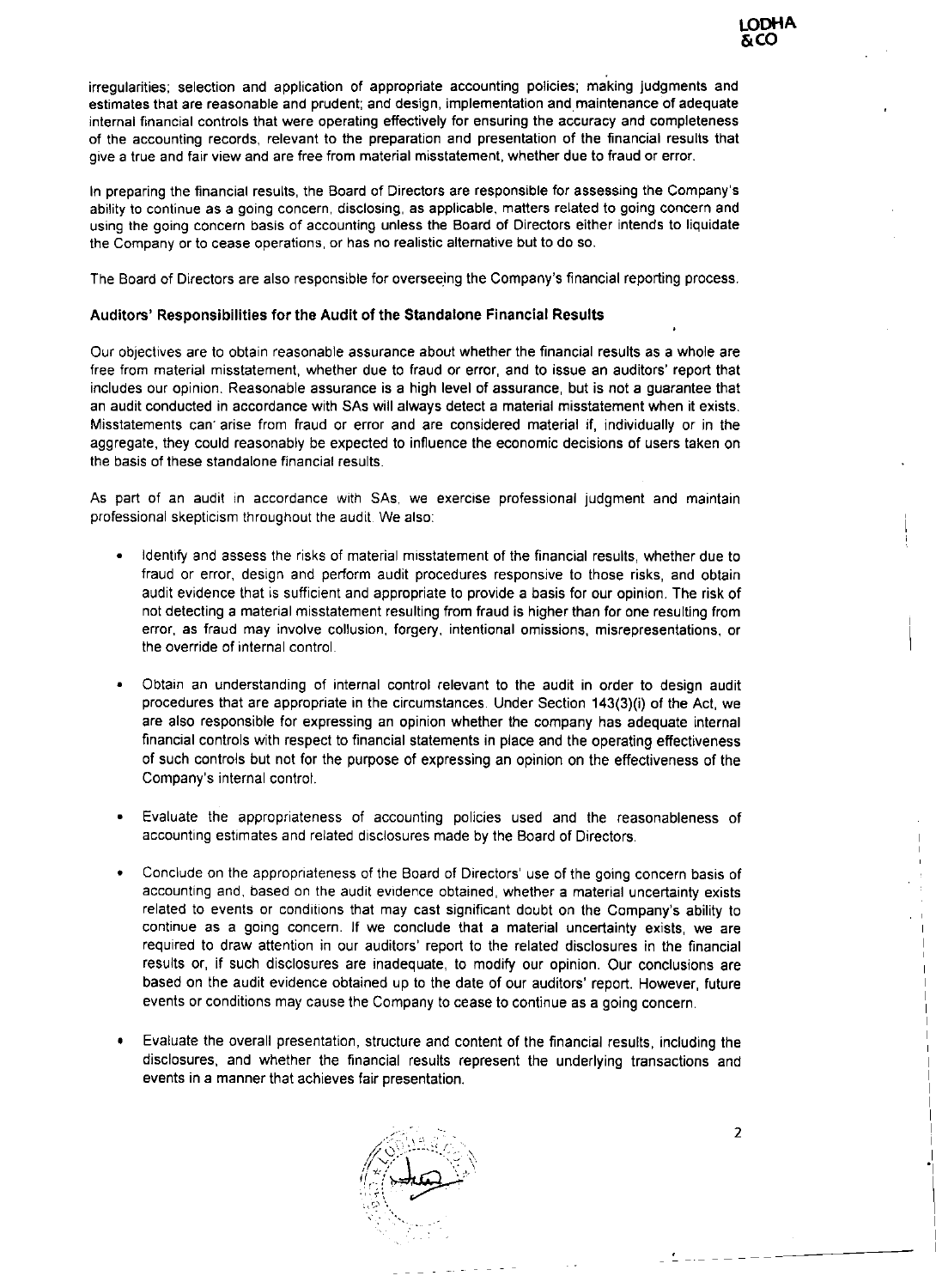•

 $\blacktriangleright$ 

Materiality is the magnitude of misstatements in the financial results that, individually or in aggregate, makes it probable that the economic decisions of a reasonably knowledgeable user of the financial results may be influenced. We consider quantitative materiality and qualitative factors in (i) planning the scope of our audit work and in evaluating the results of our work: and (ii) to evaluate the effect of any identified misstatements in the financial results.

We communicate with those charged with governance regarding, among other matters. the planned scope and timing of the audit and significant audit findings. including any significant deficiencies in internal control that we identify during our audit.

We also provide those charged with governance with <sup>a</sup> statement that we have complied with relevant ethical requirements regarding independence, and to communicate with them all relationships and other matters that may reasonably be thought to bear on our independence, and where applicable, related safeguards.

> For Lodha& Co. Chartered Accountants Firm's ICAI Registration No.:301051E

#### Other Matters

- a) The outbreak of COVID-19 as stated in Note no. 9 of the financial results dealing with evaluation of Impact of COVID-19 which has caused disruption in operation and physical verification and other year end exercises. for which alternative audit procedures as required in terms of standards on auditing (SA) has been applied to obtain sufficient audit evidence on the matter.
- b) These financial results include the results for the quarter ended March 31, being the balancing figures between the audited figures in respect of the full financial year and the published year to date figures upto December 31 of the relevant financial year. These figures were subject to limited review by us as required under the Listing Regulations.

Our opinion is not modified in respect of the matters stated above.

•

•

M. No. 055104 UDlN:20055104AAAABY 4051

Place: Kolkata Date: Juty 31 , 2020

HK Verma f

**Partner** 



I

I

I

I

I

 $\overline{ }$ 

 $\overline{\phantom{a}}$ 

 $\overline{\phantom{a}}$ 

 $\overline{\phantom{a}}$ 

 $\overline{\phantom{a}}$ 

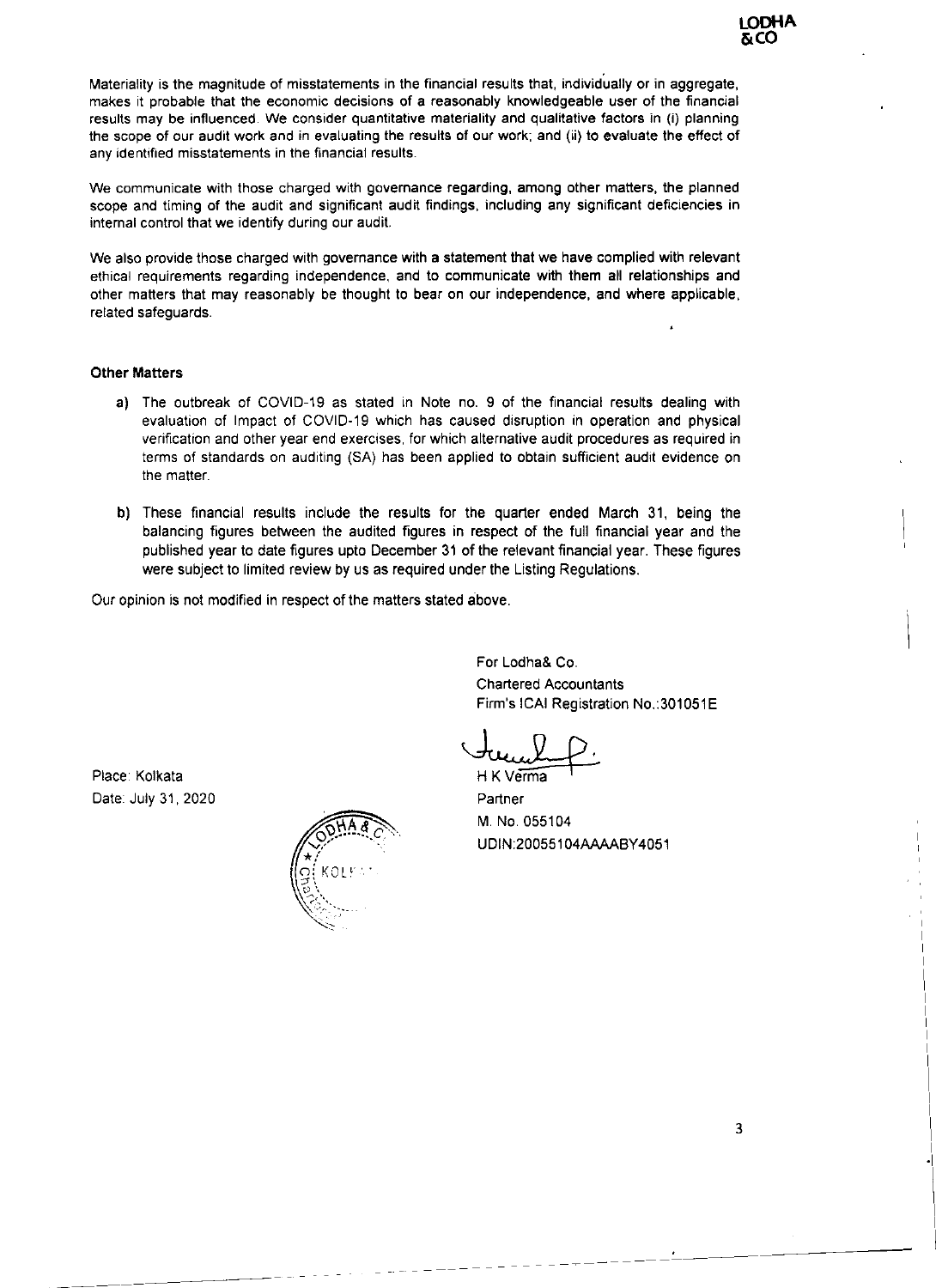#### RTS Power Corporation Limited CIN: L17232W81947PLC016105 Registered Office: 56, Netajl Subash Road, Kolkata- 700 001 Tel. No.: (033)2242-6025 ; Fax:(033) 2242-6732 Website: www.rtspower.com E-mail: headoffice@rtspower.com

#### Statement of Standalone Audited Financial Results for the Quarter and Year ended 31st March, 2020

| <b>QUARTER ENDED</b><br>YEAR ENDED<br>NO.<br><b>PARTICULARS</b><br>31.03.2020<br>31.12.2019<br>31.03.2019<br>31.03.2020<br>31.03.2019<br><b>Audited</b><br><b>Unaudited</b><br><b>Audited</b><br>Audited<br>Audited<br>I Revenue from Operations<br>2,184.37<br>2,000.22<br>6,815.56<br>11,227.07<br><b>IHOther Income</b><br>44,36<br>61.27<br>579.78<br>202.21<br>$   $ Total Income $  +  $<br>2,228.73<br>2,061.49<br>7,395.34<br>11,429.28<br>(V) Expenses<br>Cost of Materials Consumed<br>1,630.62<br>1,087.59<br>4,372.00<br>6,964.23<br>Changes in Inventories of Finished Goods, Stock -in- Trade and Work-in-Progress<br>(35.92)<br>336.20<br>796.33<br>1136.50<br><b>Employee Benefits Expense</b><br>90.51<br>91.14<br>59.15<br>358.90<br>300.08<br>Finance Costs<br>65.76<br>44,43<br>724.80<br>284.78<br>1,422.72<br>Depreciation and Amortization Expense<br>73.76<br>34.43<br>54.25<br>250.00.<br>213.11<br>Other Expenses<br>740.46<br>310.59<br>1,213,70<br>2,107.67<br>4,223 66<br>Total Expenses (IV)  <br>2,565.19<br>1,904.38<br>7,230.23<br>11,102.08<br>25,109.60  <br>V Profit/ (Loss) before tax (III-IV)<br>(336.46)<br>157.11<br>165.11<br>327.20<br>VI (Tax Expense:<br>(1) Current Tax<br>(21.04)<br>47.32<br>81.BO<br>188.28<br>(2) Deferred Tax charge/(Credit)<br>(998.17)<br>(16.40)<br>(12.59)<br>(1047.17)<br>(11.49)<br>VII) $Proofit$ for the period(V-VI)<br>682.75<br>126.19<br>95,90<br>1186.09<br>VIII Other Comprehensive Income<br>$\left \left\langle i\right\rangle\right $ items that will not be reclassified to Profit or loss.<br>20.60<br>(0.51)<br>(2.48)<br>19.06<br>14.61<br>[{ii) Income tax relating to literns that will not be reclassified to Profit or loss.<br>0.14<br>0.84<br>15.04<br>Other Comprehensive Income For the Period, net of tax<br>35.21<br>(0.37)<br>(1.64)<br>34.10<br>Total Comprehensive income for the Period comprising profit and other comprehensive<br>IX lincome for the period (VII+VIII)<br>717.96<br>125.82<br>94.26<br>1220.19<br>559.36<br>X Paid-up equity share capital (Face Value of Rs. 10 per share)<br>916.85<br>916.85<br>916.85<br>916.85<br>916.85<br>XI.<br>11618.10<br>10397.91<br>Other Equity<br>[As at 31st<br>KAs at 31st March<br>March 2020)<br> 2019}<br>XII Earnings Per share (EPS) of Rs 10 each (not annualised)<br>$\mathbf{I}(1)$<br>Basic (Rs.)<br>7.45<br>1.38<br>6.71<br>1.17<br>12.94<br>}(2)<br>Diluted (Rs.)<br>7.45<br>1.38<br>1.17<br>12.94 |     |  |  | (Rs in Lakhs) |
|-------------------------------------------------------------------------------------------------------------------------------------------------------------------------------------------------------------------------------------------------------------------------------------------------------------------------------------------------------------------------------------------------------------------------------------------------------------------------------------------------------------------------------------------------------------------------------------------------------------------------------------------------------------------------------------------------------------------------------------------------------------------------------------------------------------------------------------------------------------------------------------------------------------------------------------------------------------------------------------------------------------------------------------------------------------------------------------------------------------------------------------------------------------------------------------------------------------------------------------------------------------------------------------------------------------------------------------------------------------------------------------------------------------------------------------------------------------------------------------------------------------------------------------------------------------------------------------------------------------------------------------------------------------------------------------------------------------------------------------------------------------------------------------------------------------------------------------------------------------------------------------------------------------------------------------------------------------------------------------------------------------------------------------------------------------------------------------------------------------------------------------------------------------------------------------------------------------------------------------------------------------------------------------------------------------------------------------------------------------------------------------------------------------------------------------------------------------------------|-----|--|--|---------------|
|                                                                                                                                                                                                                                                                                                                                                                                                                                                                                                                                                                                                                                                                                                                                                                                                                                                                                                                                                                                                                                                                                                                                                                                                                                                                                                                                                                                                                                                                                                                                                                                                                                                                                                                                                                                                                                                                                                                                                                                                                                                                                                                                                                                                                                                                                                                                                                                                                                                                         | SL. |  |  |               |
|                                                                                                                                                                                                                                                                                                                                                                                                                                                                                                                                                                                                                                                                                                                                                                                                                                                                                                                                                                                                                                                                                                                                                                                                                                                                                                                                                                                                                                                                                                                                                                                                                                                                                                                                                                                                                                                                                                                                                                                                                                                                                                                                                                                                                                                                                                                                                                                                                                                                         |     |  |  |               |
|                                                                                                                                                                                                                                                                                                                                                                                                                                                                                                                                                                                                                                                                                                                                                                                                                                                                                                                                                                                                                                                                                                                                                                                                                                                                                                                                                                                                                                                                                                                                                                                                                                                                                                                                                                                                                                                                                                                                                                                                                                                                                                                                                                                                                                                                                                                                                                                                                                                                         |     |  |  |               |
|                                                                                                                                                                                                                                                                                                                                                                                                                                                                                                                                                                                                                                                                                                                                                                                                                                                                                                                                                                                                                                                                                                                                                                                                                                                                                                                                                                                                                                                                                                                                                                                                                                                                                                                                                                                                                                                                                                                                                                                                                                                                                                                                                                                                                                                                                                                                                                                                                                                                         |     |  |  | 25,171.72     |
|                                                                                                                                                                                                                                                                                                                                                                                                                                                                                                                                                                                                                                                                                                                                                                                                                                                                                                                                                                                                                                                                                                                                                                                                                                                                                                                                                                                                                                                                                                                                                                                                                                                                                                                                                                                                                                                                                                                                                                                                                                                                                                                                                                                                                                                                                                                                                                                                                                                                         |     |  |  | 734.67        |
|                                                                                                                                                                                                                                                                                                                                                                                                                                                                                                                                                                                                                                                                                                                                                                                                                                                                                                                                                                                                                                                                                                                                                                                                                                                                                                                                                                                                                                                                                                                                                                                                                                                                                                                                                                                                                                                                                                                                                                                                                                                                                                                                                                                                                                                                                                                                                                                                                                                                         |     |  |  | 25,906.39     |
|                                                                                                                                                                                                                                                                                                                                                                                                                                                                                                                                                                                                                                                                                                                                                                                                                                                                                                                                                                                                                                                                                                                                                                                                                                                                                                                                                                                                                                                                                                                                                                                                                                                                                                                                                                                                                                                                                                                                                                                                                                                                                                                                                                                                                                                                                                                                                                                                                                                                         |     |  |  |               |
|                                                                                                                                                                                                                                                                                                                                                                                                                                                                                                                                                                                                                                                                                                                                                                                                                                                                                                                                                                                                                                                                                                                                                                                                                                                                                                                                                                                                                                                                                                                                                                                                                                                                                                                                                                                                                                                                                                                                                                                                                                                                                                                                                                                                                                                                                                                                                                                                                                                                         |     |  |  | 18,976.01     |
|                                                                                                                                                                                                                                                                                                                                                                                                                                                                                                                                                                                                                                                                                                                                                                                                                                                                                                                                                                                                                                                                                                                                                                                                                                                                                                                                                                                                                                                                                                                                                                                                                                                                                                                                                                                                                                                                                                                                                                                                                                                                                                                                                                                                                                                                                                                                                                                                                                                                         |     |  |  | (25.98)       |
|                                                                                                                                                                                                                                                                                                                                                                                                                                                                                                                                                                                                                                                                                                                                                                                                                                                                                                                                                                                                                                                                                                                                                                                                                                                                                                                                                                                                                                                                                                                                                                                                                                                                                                                                                                                                                                                                                                                                                                                                                                                                                                                                                                                                                                                                                                                                                                                                                                                                         |     |  |  |               |
|                                                                                                                                                                                                                                                                                                                                                                                                                                                                                                                                                                                                                                                                                                                                                                                                                                                                                                                                                                                                                                                                                                                                                                                                                                                                                                                                                                                                                                                                                                                                                                                                                                                                                                                                                                                                                                                                                                                                                                                                                                                                                                                                                                                                                                                                                                                                                                                                                                                                         |     |  |  |               |
|                                                                                                                                                                                                                                                                                                                                                                                                                                                                                                                                                                                                                                                                                                                                                                                                                                                                                                                                                                                                                                                                                                                                                                                                                                                                                                                                                                                                                                                                                                                                                                                                                                                                                                                                                                                                                                                                                                                                                                                                                                                                                                                                                                                                                                                                                                                                                                                                                                                                         |     |  |  |               |
|                                                                                                                                                                                                                                                                                                                                                                                                                                                                                                                                                                                                                                                                                                                                                                                                                                                                                                                                                                                                                                                                                                                                                                                                                                                                                                                                                                                                                                                                                                                                                                                                                                                                                                                                                                                                                                                                                                                                                                                                                                                                                                                                                                                                                                                                                                                                                                                                                                                                         |     |  |  |               |
|                                                                                                                                                                                                                                                                                                                                                                                                                                                                                                                                                                                                                                                                                                                                                                                                                                                                                                                                                                                                                                                                                                                                                                                                                                                                                                                                                                                                                                                                                                                                                                                                                                                                                                                                                                                                                                                                                                                                                                                                                                                                                                                                                                                                                                                                                                                                                                                                                                                                         |     |  |  |               |
|                                                                                                                                                                                                                                                                                                                                                                                                                                                                                                                                                                                                                                                                                                                                                                                                                                                                                                                                                                                                                                                                                                                                                                                                                                                                                                                                                                                                                                                                                                                                                                                                                                                                                                                                                                                                                                                                                                                                                                                                                                                                                                                                                                                                                                                                                                                                                                                                                                                                         |     |  |  | 796.79        |
|                                                                                                                                                                                                                                                                                                                                                                                                                                                                                                                                                                                                                                                                                                                                                                                                                                                                                                                                                                                                                                                                                                                                                                                                                                                                                                                                                                                                                                                                                                                                                                                                                                                                                                                                                                                                                                                                                                                                                                                                                                                                                                                                                                                                                                                                                                                                                                                                                                                                         |     |  |  |               |
|                                                                                                                                                                                                                                                                                                                                                                                                                                                                                                                                                                                                                                                                                                                                                                                                                                                                                                                                                                                                                                                                                                                                                                                                                                                                                                                                                                                                                                                                                                                                                                                                                                                                                                                                                                                                                                                                                                                                                                                                                                                                                                                                                                                                                                                                                                                                                                                                                                                                         |     |  |  | 258.00        |
|                                                                                                                                                                                                                                                                                                                                                                                                                                                                                                                                                                                                                                                                                                                                                                                                                                                                                                                                                                                                                                                                                                                                                                                                                                                                                                                                                                                                                                                                                                                                                                                                                                                                                                                                                                                                                                                                                                                                                                                                                                                                                                                                                                                                                                                                                                                                                                                                                                                                         |     |  |  |               |
|                                                                                                                                                                                                                                                                                                                                                                                                                                                                                                                                                                                                                                                                                                                                                                                                                                                                                                                                                                                                                                                                                                                                                                                                                                                                                                                                                                                                                                                                                                                                                                                                                                                                                                                                                                                                                                                                                                                                                                                                                                                                                                                                                                                                                                                                                                                                                                                                                                                                         |     |  |  | 550.28        |
|                                                                                                                                                                                                                                                                                                                                                                                                                                                                                                                                                                                                                                                                                                                                                                                                                                                                                                                                                                                                                                                                                                                                                                                                                                                                                                                                                                                                                                                                                                                                                                                                                                                                                                                                                                                                                                                                                                                                                                                                                                                                                                                                                                                                                                                                                                                                                                                                                                                                         |     |  |  |               |
|                                                                                                                                                                                                                                                                                                                                                                                                                                                                                                                                                                                                                                                                                                                                                                                                                                                                                                                                                                                                                                                                                                                                                                                                                                                                                                                                                                                                                                                                                                                                                                                                                                                                                                                                                                                                                                                                                                                                                                                                                                                                                                                                                                                                                                                                                                                                                                                                                                                                         |     |  |  | 13.63         |
|                                                                                                                                                                                                                                                                                                                                                                                                                                                                                                                                                                                                                                                                                                                                                                                                                                                                                                                                                                                                                                                                                                                                                                                                                                                                                                                                                                                                                                                                                                                                                                                                                                                                                                                                                                                                                                                                                                                                                                                                                                                                                                                                                                                                                                                                                                                                                                                                                                                                         |     |  |  |               |
|                                                                                                                                                                                                                                                                                                                                                                                                                                                                                                                                                                                                                                                                                                                                                                                                                                                                                                                                                                                                                                                                                                                                                                                                                                                                                                                                                                                                                                                                                                                                                                                                                                                                                                                                                                                                                                                                                                                                                                                                                                                                                                                                                                                                                                                                                                                                                                                                                                                                         |     |  |  | (4.55)        |
|                                                                                                                                                                                                                                                                                                                                                                                                                                                                                                                                                                                                                                                                                                                                                                                                                                                                                                                                                                                                                                                                                                                                                                                                                                                                                                                                                                                                                                                                                                                                                                                                                                                                                                                                                                                                                                                                                                                                                                                                                                                                                                                                                                                                                                                                                                                                                                                                                                                                         |     |  |  | 9.08          |
|                                                                                                                                                                                                                                                                                                                                                                                                                                                                                                                                                                                                                                                                                                                                                                                                                                                                                                                                                                                                                                                                                                                                                                                                                                                                                                                                                                                                                                                                                                                                                                                                                                                                                                                                                                                                                                                                                                                                                                                                                                                                                                                                                                                                                                                                                                                                                                                                                                                                         |     |  |  |               |
|                                                                                                                                                                                                                                                                                                                                                                                                                                                                                                                                                                                                                                                                                                                                                                                                                                                                                                                                                                                                                                                                                                                                                                                                                                                                                                                                                                                                                                                                                                                                                                                                                                                                                                                                                                                                                                                                                                                                                                                                                                                                                                                                                                                                                                                                                                                                                                                                                                                                         |     |  |  |               |
|                                                                                                                                                                                                                                                                                                                                                                                                                                                                                                                                                                                                                                                                                                                                                                                                                                                                                                                                                                                                                                                                                                                                                                                                                                                                                                                                                                                                                                                                                                                                                                                                                                                                                                                                                                                                                                                                                                                                                                                                                                                                                                                                                                                                                                                                                                                                                                                                                                                                         |     |  |  |               |
|                                                                                                                                                                                                                                                                                                                                                                                                                                                                                                                                                                                                                                                                                                                                                                                                                                                                                                                                                                                                                                                                                                                                                                                                                                                                                                                                                                                                                                                                                                                                                                                                                                                                                                                                                                                                                                                                                                                                                                                                                                                                                                                                                                                                                                                                                                                                                                                                                                                                         |     |  |  |               |
|                                                                                                                                                                                                                                                                                                                                                                                                                                                                                                                                                                                                                                                                                                                                                                                                                                                                                                                                                                                                                                                                                                                                                                                                                                                                                                                                                                                                                                                                                                                                                                                                                                                                                                                                                                                                                                                                                                                                                                                                                                                                                                                                                                                                                                                                                                                                                                                                                                                                         |     |  |  |               |
|                                                                                                                                                                                                                                                                                                                                                                                                                                                                                                                                                                                                                                                                                                                                                                                                                                                                                                                                                                                                                                                                                                                                                                                                                                                                                                                                                                                                                                                                                                                                                                                                                                                                                                                                                                                                                                                                                                                                                                                                                                                                                                                                                                                                                                                                                                                                                                                                                                                                         |     |  |  |               |
|                                                                                                                                                                                                                                                                                                                                                                                                                                                                                                                                                                                                                                                                                                                                                                                                                                                                                                                                                                                                                                                                                                                                                                                                                                                                                                                                                                                                                                                                                                                                                                                                                                                                                                                                                                                                                                                                                                                                                                                                                                                                                                                                                                                                                                                                                                                                                                                                                                                                         |     |  |  |               |
|                                                                                                                                                                                                                                                                                                                                                                                                                                                                                                                                                                                                                                                                                                                                                                                                                                                                                                                                                                                                                                                                                                                                                                                                                                                                                                                                                                                                                                                                                                                                                                                                                                                                                                                                                                                                                                                                                                                                                                                                                                                                                                                                                                                                                                                                                                                                                                                                                                                                         |     |  |  |               |
|                                                                                                                                                                                                                                                                                                                                                                                                                                                                                                                                                                                                                                                                                                                                                                                                                                                                                                                                                                                                                                                                                                                                                                                                                                                                                                                                                                                                                                                                                                                                                                                                                                                                                                                                                                                                                                                                                                                                                                                                                                                                                                                                                                                                                                                                                                                                                                                                                                                                         |     |  |  | $6.71$ 1      |



**BTS Power Corporation. Ltd**<br> *A Duntana* 

 $\sim$ 

 $\mathcal{F}(\mathcal{F})$  and the set of the set of  $\mathcal{F}(\mathcal{F})$  . The set of the set of the set of the set of the set of the set of the set of the set of the set of the set of the set of the set of the set of the set of the set o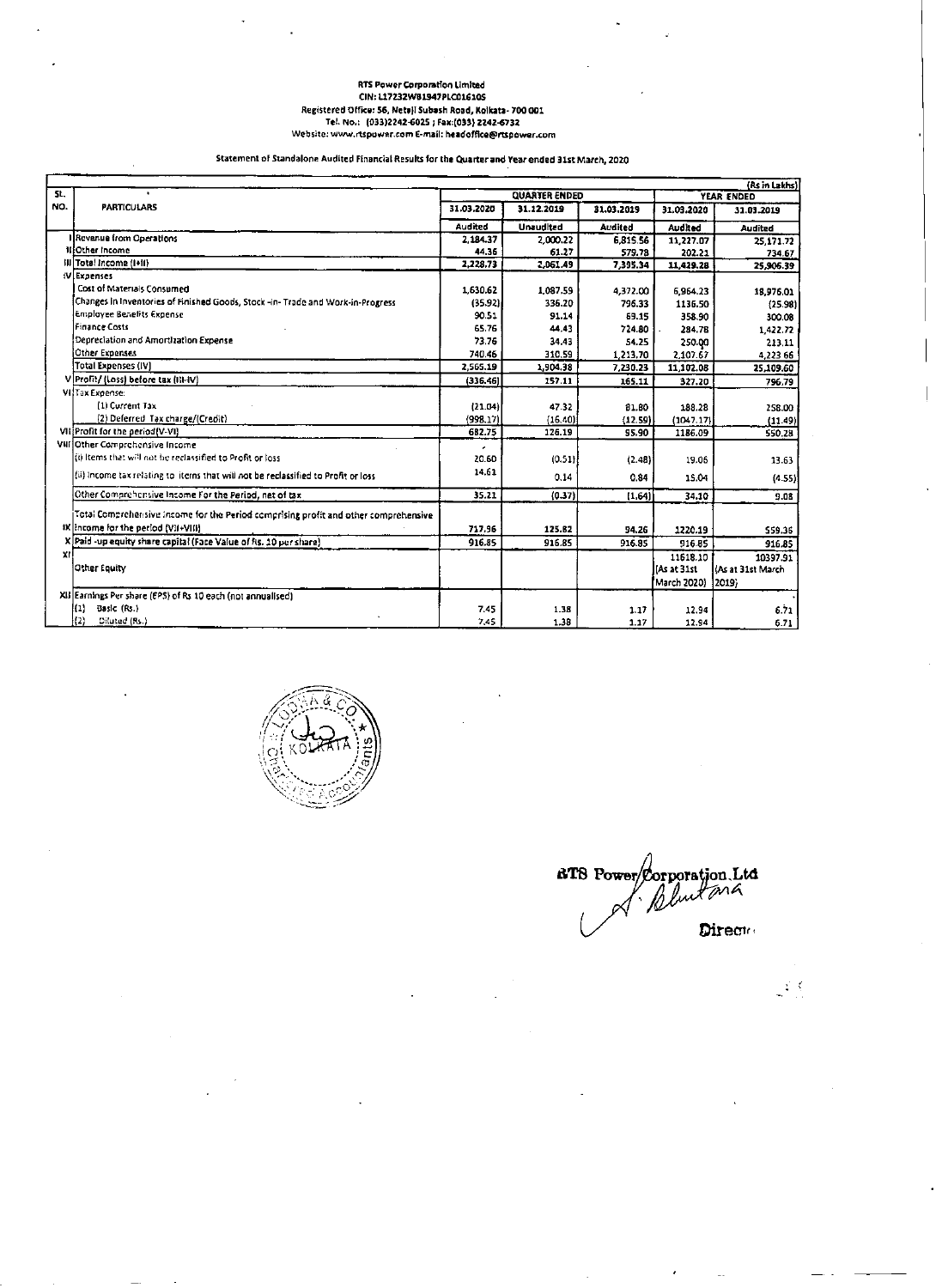#### **RTS Power Corporation Limited** Note 1 STATEMENT OF STANDALONE ASSETS AND LIABILITIES

|                                                         |                      | (Rupees in Lakhs) |                                  |
|---------------------------------------------------------|----------------------|-------------------|----------------------------------|
|                                                         | As at March 31,      | As at March 31,   |                                  |
| Particulars                                             | 2020                 | <u> 2019 - </u>   |                                  |
| <b>ASSETS</b>                                           | (Audited)            | (Audited)         |                                  |
|                                                         |                      |                   |                                  |
| (1) Non-Current Assets                                  |                      |                   |                                  |
| (a) Property, Plant and Equipment                       |                      |                   |                                  |
| (b) Capital Work in Progress                            | 8,765.03             | 8,662.66          |                                  |
| $(c)$ investment Property                               | 23.81                | $\blacksquare$    |                                  |
| (d) Other Intangible assets                             | 0.73                 | 0.76              |                                  |
| (e) Financial Assets                                    | 10.86                | 0.75              |                                  |
|                                                         |                      |                   |                                  |
| (i) investments                                         | 536.62               | 217.77            |                                  |
| ((ii) Other Financial Assets.                           | 340.51               | 100.99            | $\mathcal{A}^{\mathcal{A}}$ .    |
| (if) Non Current Tax Assets(Net)                        | 61.14                | 129.71            |                                  |
| (g) Other non-current assets                            | 3.75                 | 4.50              |                                  |
| <b>Total Non Current Assets</b>                         | 9,742.45             | 9,117.14          |                                  |
|                                                         | $\mathbf{r}$         |                   |                                  |
| (2) Current Assets                                      |                      |                   |                                  |
| (a) inventories                                         | 2,329.06             | 3,514.59          |                                  |
| (b) Financial Assets                                    |                      |                   |                                  |
| (i) Investments                                         | 523.27               | $-544.00$         |                                  |
| (ii) Trade receivables                                  | 3,994.43             | 7,405.98          |                                  |
| [(iii) Cash and cash Equivalents                        | 93.10                | 633.87            |                                  |
| (iv) Other Bank balances                                | 508.94               | 396.55            |                                  |
| ](v) Loans.                                             | 0.76                 | 0.40              |                                  |
| (vi) Other Financial Assets                             | 43.35                | 89.68             |                                  |
| (c) Other current assets                                | 286.67               |                   |                                  |
| <b>Total Current Assets</b>                             | 7,779.58             | 518.26            |                                  |
|                                                         |                      | 12,903.33         |                                  |
| Total Assets                                            | 17,522.03            |                   |                                  |
|                                                         |                      | 22,020.47         |                                  |
| EQUITY AND L'ABILITIES                                  |                      |                   |                                  |
|                                                         |                      |                   |                                  |
|                                                         |                      |                   |                                  |
| ∫Equity                                                 |                      |                   |                                  |
| (a) Equity Share Capital                                | 916.85               | 916.85            |                                  |
| (b) Other Equity                                        | 11,618.10            | 10,397.91         |                                  |
| Total Equity                                            | 12,534.35            | 11,314.76         |                                  |
|                                                         |                      |                   |                                  |
| Liabilities                                             |                      |                   |                                  |
| (1) Non-current liabrites                               |                      |                   |                                  |
| (a) Financiai Usbilities                                |                      |                   |                                  |
| $(0)$ Borrowings                                        | 35.34                | 51.67             |                                  |
| (ii) Other Financial Labilities                         |                      |                   |                                  |
|                                                         | 344,85               | 10.96             |                                  |
| (b) Provisions.                                         | 48.54                | 44.21             |                                  |
| (c) Deferred Tax Liabilities (Net)                      | 1,708.85             | 2,771.07          |                                  |
| (d) Other Non Current Habilities                        | 0.04                 | 3.01              |                                  |
| Total Non-current liabilites                            | 2,137.53             | 2,878.92          |                                  |
|                                                         |                      |                   |                                  |
| (2) Current liabilities                                 |                      |                   |                                  |
| (a) Financial Liabilities                               |                      |                   |                                  |
| $(i)$ Borrowings                                        | 632.16               | 3,055.63          |                                  |
| (ii) Trade payables                                     |                      |                   |                                  |
| [Total outstanding dues to micro enterprises and small] | $\sim$ $\sim$ $\sim$ |                   |                                  |
|                                                         | 71.41                | 175.14            |                                  |
| enterprises and                                         |                      |                   |                                  |
| Total outstanding dues of creditors other than micro-   |                      |                   |                                  |
| enterprises and small enterprises                       | 1,902.12             | 4,176.57          |                                  |
| (iii) Other financial liabilities                       | 53.98                | $-37.77$          |                                  |
| (b) Other current liabilities.                          | 181.65               | 376.08            |                                  |
| (c) Previsions                                          | 8.13                 | 5.60              |                                  |
| (d) Current tax Cabilities (Net)                        |                      |                   |                                  |
| Total Current Liabilities                               | 2,849.45             | 7,826.79          |                                  |
|                                                         |                      |                   | <b>ETS Power Corporation Ltd</b> |
|                                                         |                      |                   | of Bludoia                       |
| Total Liabilities                                       | $-4,987.08$          | 10,705.71         |                                  |
| Total Equity and Liabilities                            | 17,522.03            | 22,020.47         |                                  |
|                                                         |                      |                   | Director                         |
|                                                         |                      |                   |                                  |
|                                                         |                      |                   |                                  |
|                                                         |                      |                   |                                  |
|                                                         |                      |                   |                                  |
|                                                         |                      |                   |                                  |
|                                                         |                      |                   |                                  |
|                                                         |                      |                   |                                  |

 $\mathcal{L}(\mathcal{L}(\mathcal{L}(\mathcal{L}(\mathcal{L}(\mathcal{L}(\mathcal{L}(\mathcal{L}(\mathcal{L}(\mathcal{L}(\mathcal{L}(\mathcal{L}(\mathcal{L}(\mathcal{L}(\mathcal{L}(\mathcal{L}(\mathcal{L}(\mathcal{L}(\mathcal{L}(\mathcal{L}(\mathcal{L}(\mathcal{L}(\mathcal{L}(\mathcal{L}(\mathcal{L}(\mathcal{L}(\mathcal{L}(\mathcal{L}(\mathcal{L}(\mathcal{L}(\mathcal{L}(\mathcal{L}(\mathcal{L}(\mathcal{L}(\mathcal{L}(\mathcal{L}(\mathcal{$ 

 $\mathcal{L}(\mathcal{L}(\mathcal{L}(\mathcal{L}(\mathcal{L}(\mathcal{L}(\mathcal{L}(\mathcal{L}(\mathcal{L}(\mathcal{L}(\mathcal{L}(\mathcal{L}(\mathcal{L}(\mathcal{L}(\mathcal{L}(\mathcal{L}(\mathcal{L}(\mathcal{L}(\mathcal{L}(\mathcal{L}(\mathcal{L}(\mathcal{L}(\mathcal{L}(\mathcal{L}(\mathcal{L}(\mathcal{L}(\mathcal{L}(\mathcal{L}(\mathcal{L}(\mathcal{L}(\mathcal{L}(\mathcal{L}(\mathcal{L}(\mathcal{L}(\mathcal{L}(\mathcal{L}(\mathcal{$ 

 $\mathcal{A}(\mathcal{A})$ 

 $\sim 10^5$ 

**Contract** 

 $\mathcal{A}(\mathcal{A})$  .

**Contractor**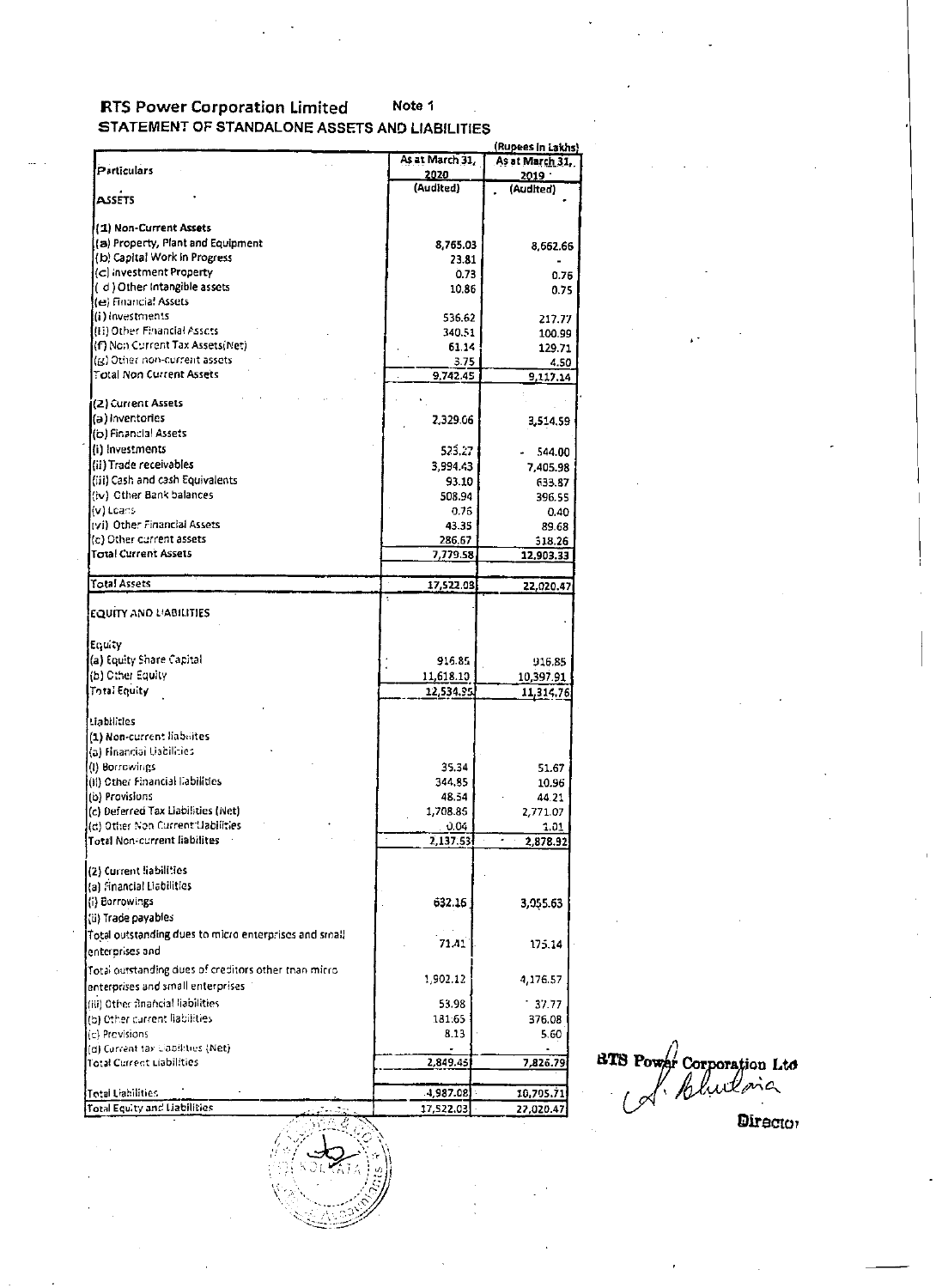## **RTS Power Corporation Limited**

 $\mathcal{L}_{\mathcal{C}}$ 

Statement of Standalone Cash Flows for the year ended March 31, 2020

 $\sim$ 

 $\vec{\bullet}$ 

٠

 $\bullet$  . <br> <br> <br> <br> <br> <br> <br> <br> <br> <br><br><br>

**Contract Contract** 

 $\sigma_{\rm{max}}$ 

 $\frac{1}{2} \sum_{i=1}^n \frac{1}{2} \sum_{j=1}^n \frac{1}{2} \sum_{j=1}^n \frac{1}{2} \sum_{j=1}^n \frac{1}{2} \sum_{j=1}^n \frac{1}{2} \sum_{j=1}^n \frac{1}{2} \sum_{j=1}^n \frac{1}{2} \sum_{j=1}^n \frac{1}{2} \sum_{j=1}^n \frac{1}{2} \sum_{j=1}^n \frac{1}{2} \sum_{j=1}^n \frac{1}{2} \sum_{j=1}^n \frac{1}{2} \sum_{j=1}^n \frac{1}{2} \sum_{j=$ 

 $\mathcal{L}^{\text{c}}$ 

 $\sim 10$ 

 $\frac{1}{2}$ 

 $\epsilon$ 

| Particulars<br>A. CASH FLOW FROM OPERATING ACTIVITIES<br>INET PROFIT BEFORE TAX<br>ADJUSTMENTS FOR -<br><b>[Depreclation</b><br><b>Finance Costs</b><br>Liabilities no longer required written back<br>Interest Income<br>Dividend Income                                                                            | 250.00<br>284.78<br>(2.34)<br>(102.74)<br>(7.17)<br>(19.15)<br>(0.66)<br>121.97<br>365.98<br>89.06<br>3,064.72<br>1,185.53<br>40.79<br>(2,548.21) | As at March 31, 2020<br>(Audited)<br>327.20<br>979.73<br>1,306.93<br>1,742.83<br>3,049.76<br>(119.43)<br>2,930.33 | 213.11<br>1,422.72<br>(5.20)<br>(87.86)<br>(4.29)<br>(560.28)<br>3,526.08<br>356.14<br>396.52<br>(3,804.38) | <b>Rupees in Lakhs</b><br>As at March 31, 2019<br>(Audited)<br>796.79<br>978.20<br>1,774.99<br>484.36<br>2,259.35 |
|----------------------------------------------------------------------------------------------------------------------------------------------------------------------------------------------------------------------------------------------------------------------------------------------------------------------|---------------------------------------------------------------------------------------------------------------------------------------------------|-------------------------------------------------------------------------------------------------------------------|-------------------------------------------------------------------------------------------------------------|-------------------------------------------------------------------------------------------------------------------|
|                                                                                                                                                                                                                                                                                                                      |                                                                                                                                                   |                                                                                                                   |                                                                                                             |                                                                                                                   |
|                                                                                                                                                                                                                                                                                                                      |                                                                                                                                                   |                                                                                                                   |                                                                                                             |                                                                                                                   |
|                                                                                                                                                                                                                                                                                                                      |                                                                                                                                                   |                                                                                                                   |                                                                                                             |                                                                                                                   |
|                                                                                                                                                                                                                                                                                                                      |                                                                                                                                                   |                                                                                                                   |                                                                                                             |                                                                                                                   |
|                                                                                                                                                                                                                                                                                                                      |                                                                                                                                                   |                                                                                                                   |                                                                                                             |                                                                                                                   |
|                                                                                                                                                                                                                                                                                                                      |                                                                                                                                                   |                                                                                                                   |                                                                                                             |                                                                                                                   |
|                                                                                                                                                                                                                                                                                                                      |                                                                                                                                                   |                                                                                                                   |                                                                                                             |                                                                                                                   |
|                                                                                                                                                                                                                                                                                                                      |                                                                                                                                                   |                                                                                                                   |                                                                                                             |                                                                                                                   |
|                                                                                                                                                                                                                                                                                                                      |                                                                                                                                                   |                                                                                                                   |                                                                                                             |                                                                                                                   |
| Net gain on foreign currency transactions and translations.                                                                                                                                                                                                                                                          |                                                                                                                                                   |                                                                                                                   |                                                                                                             |                                                                                                                   |
| P rofit on sale of Property, Plant and Equipments<br>[LOSS / (Gain) on sale of investment                                                                                                                                                                                                                            |                                                                                                                                                   |                                                                                                                   |                                                                                                             |                                                                                                                   |
| If recoverable Balances on account of liquidated damages written off<br>(Gain)/Loss on Fair Valuation of Financial Instruments<br>JO PERATING PROFIT BEFORE WORKING CAPITAL CHANGES                                                                                                                                  |                                                                                                                                                   |                                                                                                                   |                                                                                                             |                                                                                                                   |
|                                                                                                                                                                                                                                                                                                                      |                                                                                                                                                   |                                                                                                                   |                                                                                                             |                                                                                                                   |
|                                                                                                                                                                                                                                                                                                                      |                                                                                                                                                   |                                                                                                                   |                                                                                                             |                                                                                                                   |
|                                                                                                                                                                                                                                                                                                                      |                                                                                                                                                   |                                                                                                                   |                                                                                                             |                                                                                                                   |
| IA DIUSTMENTS FOR -<br>ITrade and other receivables.<br><b>inventories</b><br>Itioans and Advances.<br>Trade Payable and Other Liabilities<br>CASH GENERATED FROM OPERATIONS<br><b>IDIrect Taxes Paid</b><br>INET CASH FLOW FROM / (USED IN) OPERATING ACTIVITIES<br><b>[B. CASH FLOW FROM INVESTING ACTIVITIES:</b> |                                                                                                                                                   |                                                                                                                   |                                                                                                             |                                                                                                                   |
|                                                                                                                                                                                                                                                                                                                      |                                                                                                                                                   |                                                                                                                   |                                                                                                             |                                                                                                                   |
|                                                                                                                                                                                                                                                                                                                      |                                                                                                                                                   |                                                                                                                   |                                                                                                             |                                                                                                                   |
|                                                                                                                                                                                                                                                                                                                      |                                                                                                                                                   |                                                                                                                   |                                                                                                             |                                                                                                                   |
|                                                                                                                                                                                                                                                                                                                      |                                                                                                                                                   |                                                                                                                   |                                                                                                             |                                                                                                                   |
|                                                                                                                                                                                                                                                                                                                      |                                                                                                                                                   |                                                                                                                   |                                                                                                             |                                                                                                                   |
|                                                                                                                                                                                                                                                                                                                      |                                                                                                                                                   |                                                                                                                   |                                                                                                             |                                                                                                                   |
|                                                                                                                                                                                                                                                                                                                      |                                                                                                                                                   |                                                                                                                   |                                                                                                             |                                                                                                                   |
|                                                                                                                                                                                                                                                                                                                      |                                                                                                                                                   |                                                                                                                   |                                                                                                             | (404.84)                                                                                                          |
|                                                                                                                                                                                                                                                                                                                      |                                                                                                                                                   |                                                                                                                   |                                                                                                             | 1,854.51                                                                                                          |
| Additions to Property, Plant and Equipment, Capital Work in progress and Intangible Assets<br>Sale of Property, Plant and Equipmnet<br>ilnterest Received<br>Bank Deposits having meturity more than three months.<br>Purthase of Investments<br>Dividend received<br>Loan given to Subsidiary                       |                                                                                                                                                   |                                                                                                                   |                                                                                                             |                                                                                                                   |
|                                                                                                                                                                                                                                                                                                                      | (64.04)                                                                                                                                           |                                                                                                                   | (83.29)                                                                                                     |                                                                                                                   |
|                                                                                                                                                                                                                                                                                                                      | 18.67                                                                                                                                             |                                                                                                                   |                                                                                                             |                                                                                                                   |
|                                                                                                                                                                                                                                                                                                                      | 113.02                                                                                                                                            |                                                                                                                   | 87.86                                                                                                       |                                                                                                                   |
|                                                                                                                                                                                                                                                                                                                      | (123.39)                                                                                                                                          |                                                                                                                   | 422.55                                                                                                      |                                                                                                                   |
|                                                                                                                                                                                                                                                                                                                      | (509.15)                                                                                                                                          |                                                                                                                   | (437.21)                                                                                                    |                                                                                                                   |
|                                                                                                                                                                                                                                                                                                                      | 5.67                                                                                                                                              |                                                                                                                   |                                                                                                             |                                                                                                                   |
|                                                                                                                                                                                                                                                                                                                      | (200.00)                                                                                                                                          |                                                                                                                   |                                                                                                             |                                                                                                                   |
| [Sale Of Investments]                                                                                                                                                                                                                                                                                                |                                                                                                                                                   |                                                                                                                   | 77.69                                                                                                       |                                                                                                                   |
|                                                                                                                                                                                                                                                                                                                      |                                                                                                                                                   | (759.22)                                                                                                          |                                                                                                             | 67.60                                                                                                             |
| INET CASH FLOW FROM / (USED IN) INVESTING ACTIVITIES                                                                                                                                                                                                                                                                 |                                                                                                                                                   | (759.22)                                                                                                          |                                                                                                             | .67.60                                                                                                            |
| <b>C. CASH FLOW FROM FINANCING ACTIVITIES</b>                                                                                                                                                                                                                                                                        |                                                                                                                                                   |                                                                                                                   |                                                                                                             |                                                                                                                   |
| issue of Equity Shares.                                                                                                                                                                                                                                                                                              |                                                                                                                                                   |                                                                                                                   | 340.00                                                                                                      |                                                                                                                   |
| IInterest Paid.                                                                                                                                                                                                                                                                                                      | (268.32)                                                                                                                                          |                                                                                                                   | (842.18)                                                                                                    |                                                                                                                   |
| [Proceeds/ (repayment) of Short Term Borrowings from Bank(net)                                                                                                                                                                                                                                                       | (2,050.57)                                                                                                                                        |                                                                                                                   | (281.61)                                                                                                    |                                                                                                                   |
| Proceeds/ (repayment) of Short Term Borrowings from Related Parties (net)                                                                                                                                                                                                                                            | (372.90)                                                                                                                                          |                                                                                                                   | 234.06                                                                                                      |                                                                                                                   |
| Proceeds/ (repayment) of Short Term Borrowings from Bodies corporate (net)                                                                                                                                                                                                                                           |                                                                                                                                                   |                                                                                                                   | (100.00)                                                                                                    |                                                                                                                   |
| Proceeds /(Repayment) of Long Term Borrowings                                                                                                                                                                                                                                                                        | (20.09)                                                                                                                                           |                                                                                                                   | 30.00                                                                                                       |                                                                                                                   |
| Repayment of Long Term Borrowings                                                                                                                                                                                                                                                                                    |                                                                                                                                                   |                                                                                                                   | (774.37)                                                                                                    |                                                                                                                   |
|                                                                                                                                                                                                                                                                                                                      |                                                                                                                                                   | (2,711.88)                                                                                                        |                                                                                                             | (1, 394.10)                                                                                                       |
| INET CASH FLOW FROM / (USED IN) FINANCING ACTIVITIES                                                                                                                                                                                                                                                                 |                                                                                                                                                   | (2,711.88)                                                                                                        |                                                                                                             | (1,394.10)                                                                                                        |
|                                                                                                                                                                                                                                                                                                                      |                                                                                                                                                   |                                                                                                                   |                                                                                                             |                                                                                                                   |
| INETINCREASE / (DECREASE) IN CASH & CASH EQUIVALENTS (A+8+C)                                                                                                                                                                                                                                                         |                                                                                                                                                   | (540.77)                                                                                                          |                                                                                                             | 528.01                                                                                                            |
| Cash and Cash Equivalents as at the beginning of the year                                                                                                                                                                                                                                                            |                                                                                                                                                   | 633.87                                                                                                            |                                                                                                             | 105.86                                                                                                            |
| Cash and Cash Equivalents as at the end of the year                                                                                                                                                                                                                                                                  |                                                                                                                                                   |                                                                                                                   |                                                                                                             | 633.87                                                                                                            |

The above Cash Flow Statement has been prepared under the "Indirect Method" as set out in the Indian Accounting Standard - 7 on Statement of Cash Flows.



 $\blacksquare$ 

**ETS POWER OPPORATION** 

л,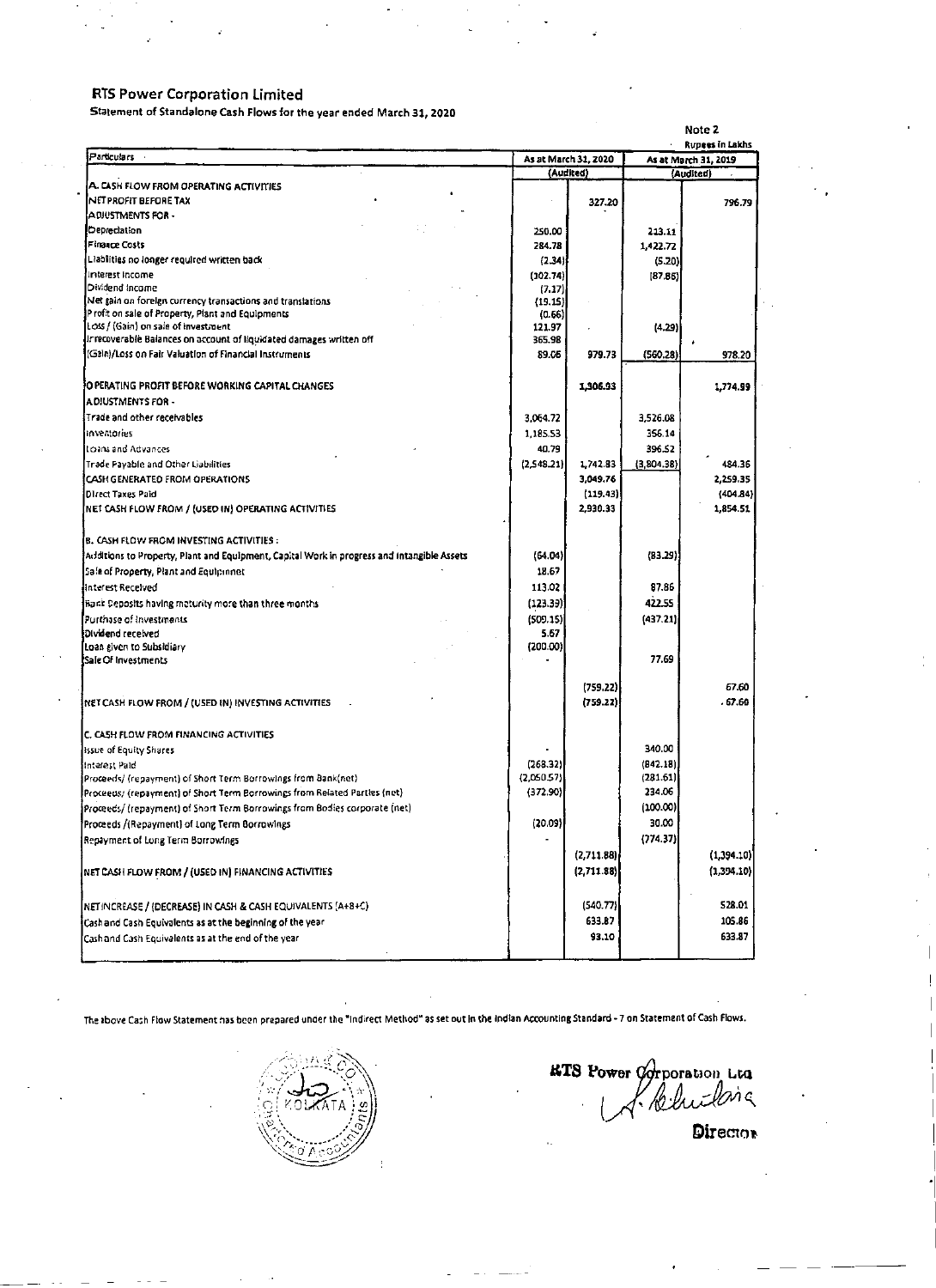$\sim 10^{-11}$ 

3 The above audited financial results for the quarter and year ended March 31, 2020 alongwith notes thereupon including Statement of Assets and Gabilities and Statement of Cash Flows as given in Note 1 and 2 respectively were reviewed by the audit committee and thereafter approved by the Board of Directors and were taken on record at their meetings held on July 31, 2020.

4 Segment wise Revenue, Results, Assets and Liabilities are as follows:

|                                                          |            | <b>QUARTER ENDED</b> |                | YEAR ENDED     |                |  |
|----------------------------------------------------------|------------|----------------------|----------------|----------------|----------------|--|
|                                                          | 31.03.2020 | 31.12.2019           | 31.03.2019     | 31.03.2020     | 31.03.2019     |  |
|                                                          | Audited    | <b>Unaudited</b>     | <b>Audited</b> | <b>Audited</b> | <b>Audited</b> |  |
| <b>Segment Revenue</b>                                   |            |                      |                |                |                |  |
| (A) Electrical Goods                                     | 2,175.68   | 1,990.30             | 6,794.89       | 11,140.90      | 25,028.35      |  |
| (8) Wind Energy                                          | 8.69       | 9.92                 | 20.67          | 86.17          | 143.37         |  |
| Revenue from operations and interdivisional Transfer     | 2,184.37   | 2,000.22             | 6,815.56       | 11,227.07      | 25,171.72      |  |
| <u>Segments Results</u>                                  |            |                      |                |                |                |  |
| (A) Electrical Goods                                     | (17.61)    | 217.23               | 396.38         | 919.86         | 1,671.24       |  |
| (B) Wind Energy                                          | (0.66)     | 2.87                 | (14.59)        | 40.63          | 66.10          |  |
| Sub Total                                                | (18.27)    | 220.10               | 381.79         | 960.49         | 1,737.34       |  |
| <u> Less: </u>                                           |            |                      |                |                |                |  |
| <b>Finance Cost</b>                                      | 65.76      | 44.43                | 724.80         | 284.78         | 1,422.72       |  |
| Other Unailocable Expenditure, net of unailocable Income | 252.43     | 18.56                | (508.12)       | 348.51         | (482.17)       |  |
| Total Profit/(Loss) Before Tax                           | (336.46)   | 157.11               | 165.11         | 327.20         | 796.79         |  |
| Se <u>gment Assets</u>                                   |            |                      |                |                |                |  |
| (A) Electrical Goods                                     | 14,708.75  | 15,707.34            | 19,202.00      | 14,708.75      | 19,202.00      |  |
| (9) Wind Energy                                          | 241.88     | 278.79               | 280.17         | 241.88         | 280.17         |  |
| (C) Unallocated                                          | 2,571.40   | 2,553.82             | 2,538.34       | 2,571.40       | 2,538.34       |  |
| Total Segment Assets                                     | 17,522.03  | 18,539.95            | 22,020.51      | 17,522.03      | 22,020.51      |  |
| <u>Segment Llabiries</u>                                 |            |                      |                |                |                |  |
| (A) Electrical Guods                                     | 3,131.73   | 3,503.02             | 7,408.09       | 3,131.73       | 7,408.09       |  |
| (8) Wind Energy                                          | 0.23       | 0.10                 |                | 0.23           |                |  |
| (C)Unallocated                                           | 1,855.12   | 3,219.84             | 3,297.66       | 1,855.12       | 3,297.66       |  |
| Total Segment Liablities                                 | 4,987.08   | 6,722.96             | 10,705.75      | 4,987.08       | 10,705.75      |  |

(Rs in Laides)

5 The Company, effective 1st April, 2019 has adopted Ind AS 116"Leases" on all Lease contracts existing as on the date and entered thereafter, under the modified restrospective approach with cummulative effect of initial adoption being given effect to on the date of application. Consequently, such assets have been recognised as "Right of use" and have been amortised over the terms of lease. Further, finance costs in respect of lease itability where applicable have been measured and considered in the financial result. This however does not have any significant impact on the profit/loss and earning per share for the period.

6 Other Income and Finance costs for the year ended 31st March, 2020 includes Rs. NII (year ended 31st March 2019 Rs. 505.93 Lakhs) and Rs. NII (Year ended 31st March 2019 Rs. -567.96 Lakhs) respectively arising due to Fair value adjustments on Pre redemption of 9 % Non Cumulative, Non participating Redeemable Preference shares.

7 The Company has during the quarter ended March 31, 2020 exercised the options for paying income tax at concessional rates subject to the compliances, conditions as specified under section 115BAA of the Income Tax Act 1961, (new tax regime) effective April 01, 2019 as introduced by the Taxation Laws (Amendment) Ordinance, 2019 and promulgated as the Taxation laws (Amendment) Act, 2019 enacted on December 11, 2019. Accordingly, Deferred Tax Liability (net) recognised earlier as at March 31, 2019 has been remeasured and the estimate for tax expense comprising of both current and deferred tax for the year ended March 31, 2020 have been revised. Consequential impact in this respect has been given effect to during the current quarter. Accordingly, charge on account of taxation for the current quarter is lower by Rs. 937.61 lakhs.

8 Ouring the year, the Company has formed a wholly owned subsidiary i.e.,"Reengus Wires Private Umited" in India with effect from 30th October, 2019.



8T8 Power Corporation Ltd

Directo

**Contract Contract** 

the contract of the contract of the contract of the contract of the contract of the contract of the

 $\mathcal{L}(\mathcal{L}(\mathcal{L}(\mathcal{L}(\mathcal{L}(\mathcal{L}(\mathcal{L}(\mathcal{L}(\mathcal{L}(\mathcal{L}(\mathcal{L}(\mathcal{L}(\mathcal{L}(\mathcal{L}(\mathcal{L}(\mathcal{L}(\mathcal{L}(\mathcal{L}(\mathcal{L}(\mathcal{L}(\mathcal{L}(\mathcal{L}(\mathcal{L}(\mathcal{L}(\mathcal{L}(\mathcal{L}(\mathcal{L}(\mathcal{L}(\mathcal{L}(\mathcal{L}(\mathcal{L}(\mathcal{L}(\mathcal{L}(\mathcal{L}(\mathcal{L}(\mathcal{L}(\mathcal{$ 

 $\mathcal{L}(\mathcal{L}(\mathcal{L}))$  and  $\mathcal{L}(\mathcal{L}(\mathcal{L}))$  . The contribution of the set of  $\mathcal{L}(\mathcal{L})$  $\mathcal{L}(\mathcal{L}(\mathcal{L}(\mathcal{L}(\mathcal{L}(\mathcal{L}(\mathcal{L}(\mathcal{L}(\mathcal{L}(\mathcal{L}(\mathcal{L}(\mathcal{L}(\mathcal{L}(\mathcal{L}(\mathcal{L}(\mathcal{L}(\mathcal{L}(\mathcal{L}(\mathcal{L}(\mathcal{L}(\mathcal{L}(\mathcal{L}(\mathcal{L}(\mathcal{L}(\mathcal{L}(\mathcal{L}(\mathcal{L}(\mathcal{L}(\mathcal{L}(\mathcal{L}(\mathcal{L}(\mathcal{L}(\mathcal{L}(\mathcal{L}(\mathcal{L}(\mathcal{L}(\mathcal{$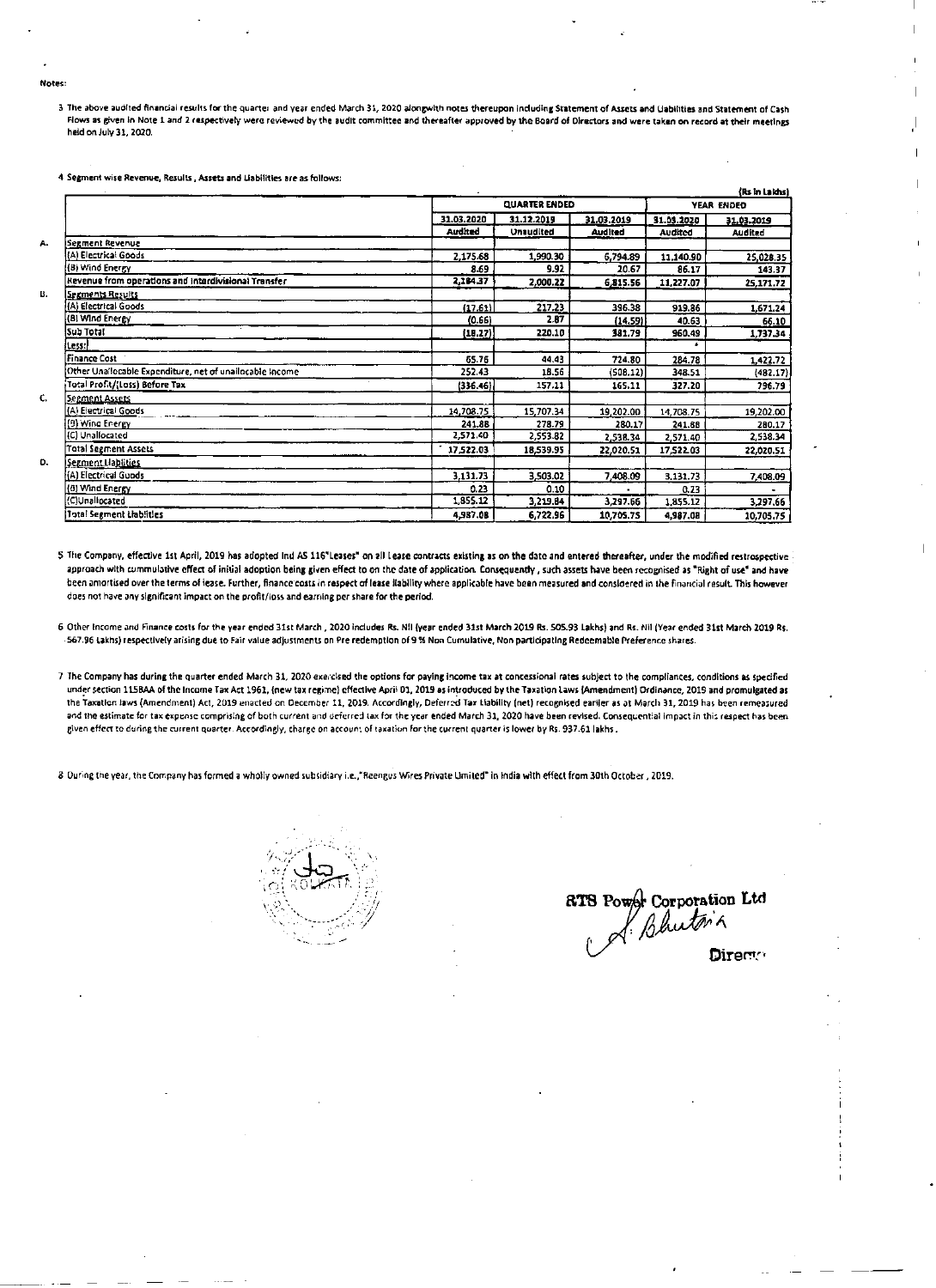- 9 Consequent to outbreak of COVID 19, which has been declared a pandemic by World Health Organisation (WHO), Government of India and State Governments have declared lockdown effective from 25th March 2020 which have affected business in general. The Company's primary source of revenue is from manufacturing and selling of Electrical Goods-Transformers, cables etc. The company's operation have been affected due to loss of production, suspension of the operation, disruption in supply chain, increase in credit period in respect of customer dues and non availability of personnel during lockdown and various other facilities affecting the overall fiquidity due to blockage of funds in Inventories, receivables, etc. The production have started gradually from May, 2020 in all plants of the company. The Company has considered Internal and external information while finalizing various estimates and taking assumptions in relation to its Financial Statements preperation upto the date of approval of the Financial Statements by the Board of Directors and no material impact of COVID-19 on the financial performance interalia including the carrying value of various current and non current assets or on the going concern assumptions of the Company is expected to arise. However, the estimates used for assessing the carrying value of assets and liabilities at 31st March 2020 during the COVID 19 pandemic may undergo change as these are dependent upon future development of the economy and industry. The company will continue to monitor the variation in situations and consider the same as and when determinable.
- 10 The figures for the quarter ended March 31 are the balancing figures between audited figures in respect of full Financial year ended March 31 and the unaudited year to date figures upto December 31.
- 11 Previous period's figures have been regrouped by the Company, wherever necessary.

 $\mathcal{L}(\mathcal{A})$  and  $\mathcal{L}(\mathcal{A})$ 

Place: Kolkata Date: 31st July, 2020



For RTS Pawey Corporation Limited

**Siddharth Bhutoria Wholetime Director** (DIN: 00609233)

 $\mathcal{L}^{\text{max}}_{\text{max}}$  . The  $\mathcal{L}^{\text{max}}_{\text{max}}$ 

the control of the control of the control of the control of the control of the control of

 $\mathcal{L}(\mathcal{L}(\mathcal{L}(\mathcal{L}(\mathcal{L}(\mathcal{L}(\mathcal{L}(\mathcal{L}(\mathcal{L}(\mathcal{L}(\mathcal{L}(\mathcal{L}(\mathcal{L}(\mathcal{L}(\mathcal{L}(\mathcal{L}(\mathcal{L}(\mathcal{L}(\mathcal{L}(\mathcal{L}(\mathcal{L}(\mathcal{L}(\mathcal{L}(\mathcal{L}(\mathcal{L}(\mathcal{L}(\mathcal{L}(\mathcal{L}(\mathcal{L}(\mathcal{L}(\mathcal{L}(\mathcal{L}(\mathcal{L}(\mathcal{L}(\mathcal{L}(\mathcal{L}(\mathcal{$ 

 $\mathcal{L}(\mathcal{L}(\mathcal{L}(\mathcal{L}(\mathcal{L}(\mathcal{L}(\mathcal{L}(\mathcal{L}(\mathcal{L}(\mathcal{L}(\mathcal{L}(\mathcal{L}(\mathcal{L}(\mathcal{L}(\mathcal{L}(\mathcal{L}(\mathcal{L}(\mathcal{L}(\mathcal{L}(\mathcal{L}(\mathcal{L}(\mathcal{L}(\mathcal{L}(\mathcal{L}(\mathcal{L}(\mathcal{L}(\mathcal{L}(\mathcal{L}(\mathcal{L}(\mathcal{L}(\mathcal{L}(\mathcal{L}(\mathcal{L}(\mathcal{L}(\mathcal{L}(\mathcal{L}(\mathcal{$ 

,我们就是一个人的事情,我们就是一个人的事情。""我们,我们就是我们的事情。""我们,我们就是我们的事情。""我们,我们就是我们的事情。""我们,我们的事情,<br>第159章 我们的事情,我们的事情,我们的事情,我们的事情,我们的事情,我们的事情,我们的事情,我们的事情,我们的事情,我们的事情,我们的事情,我们的事情,我们  $\mathcal{L}_\text{max}$  and the second contribution of the second contribution of the second contribution of the second contribution of the second contribution of the second contribution of the second contribution of the second con the control of the state of the control

 $\sim 100$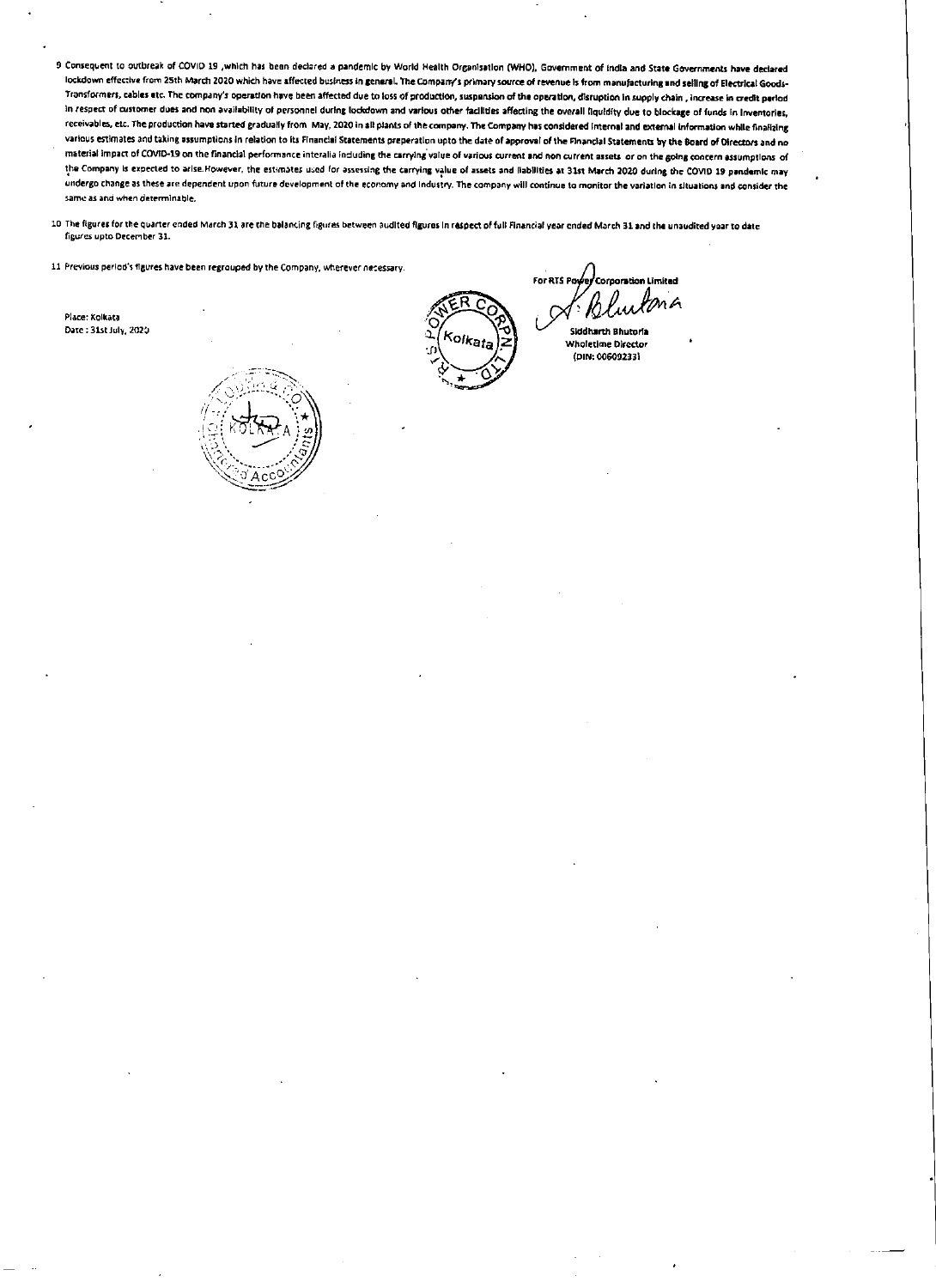# LODHA &CO

Chartered Accountants

INDEPENDENT AUDITORS' REPORT

The Board of Directors of RTS Power Corporation Limited

14 Government Place East. Kolkata 700 069, India Telephone : 033-2248-1111/1507/40400000 Telefax : 033-2248-6960 Email : cai@iodhaco.com

Report on the Audit of Consolidated Financial Results

Opinion

•

In our opinion and to the best of our information and according to the explanations given to us and based on separate audited financial statements of the Subsidiary, the aforesaid Consolidated Financial Results:

We have audited the accompanying consolidated financial results of RTS Power Corporation Limited (hereinafter referred to as 'the Parent) and its Subsidiary (the Parent and its Substdiary together referred to as "the Group") for the year ended 31st March, 2020 and the notes thereon (hereinafter referred to as the "Consolidated Financial Results") attached herewith, being submitted by the Company pursuant to the requirement of Regulation <sup>33</sup> of the SEBI (Listing Obligations and Disclosure Requirements) Regulations, 2015, as amended ("Listing Regulations"). The consolidated financial results have been initialed by us for the purpose of identification.

- i. The Statement include the annual financial results of the entity "Reengus Wires Private Limite (Wholly owned Subsidiary)
- ii. are presented in accordance with the requirements of Regulation 33 of the Listing Regulations in this regard; and
- iii. give a true and fair view in conformity with the recognition and measurement principles laid down in the appliceble Indian Accounting Standards and other accounting principles generally accepted in India of the consolidated net profit for the year ended March 31, <sup>2020</sup> and other comprehensive income and other financial information of the Group for the year ended on that date.

#### Basis for Opinion

We conducted our audit in accordance with the Standards on Auditing (SAs) specified under section 143(10) of the Companies Act, <sup>2013</sup> (the Act). Our responsibilities under those Standards are further described in the Auditors' Responsibilities for the Audit of the Consolidated Financial Results section of our report. We are independent of the Company in accordance with the Code of Ethics issued by the Institute of Chartered Accountants of India together with the ethical requirements that are relevant to our audit of the financial results under the provisions of the Companies Act, <sup>2013</sup> and the Rules thereunder. and we have fulfilled our other ethical responsibilities in accordance with these requirements and the Code of Ethics. We believe that the audit evidence we have obtained is sufficient and appropriate to provide <sup>a</sup> basis for our opinion on the financial results.

# Management's Responsibilities for the Consolidated Financial Results

These Consolidated Financial Results have been prepared on the basis of the consolidated financial statements. The Parent's Board of Directors are responsible for the preparation of these consolidated financial results that give <sup>a</sup> true and fair view of the net profit for the year ended March 31, <sup>2020</sup> and other comprehensive income and other financial information of the Group in accordance with the recognition and measurement principles laid down in Indian Accounting Standard prescribed under Section 133 of the Act read with relevant rules issued thereunder and other accounting principles generally accepted in India and in compliance with Regulation <sup>33</sup> of the Listing Regulations. This responsibility also includes maintenance of •

•



Kolkata Mumbai New Delhi Chennai Hyderabad Jaipur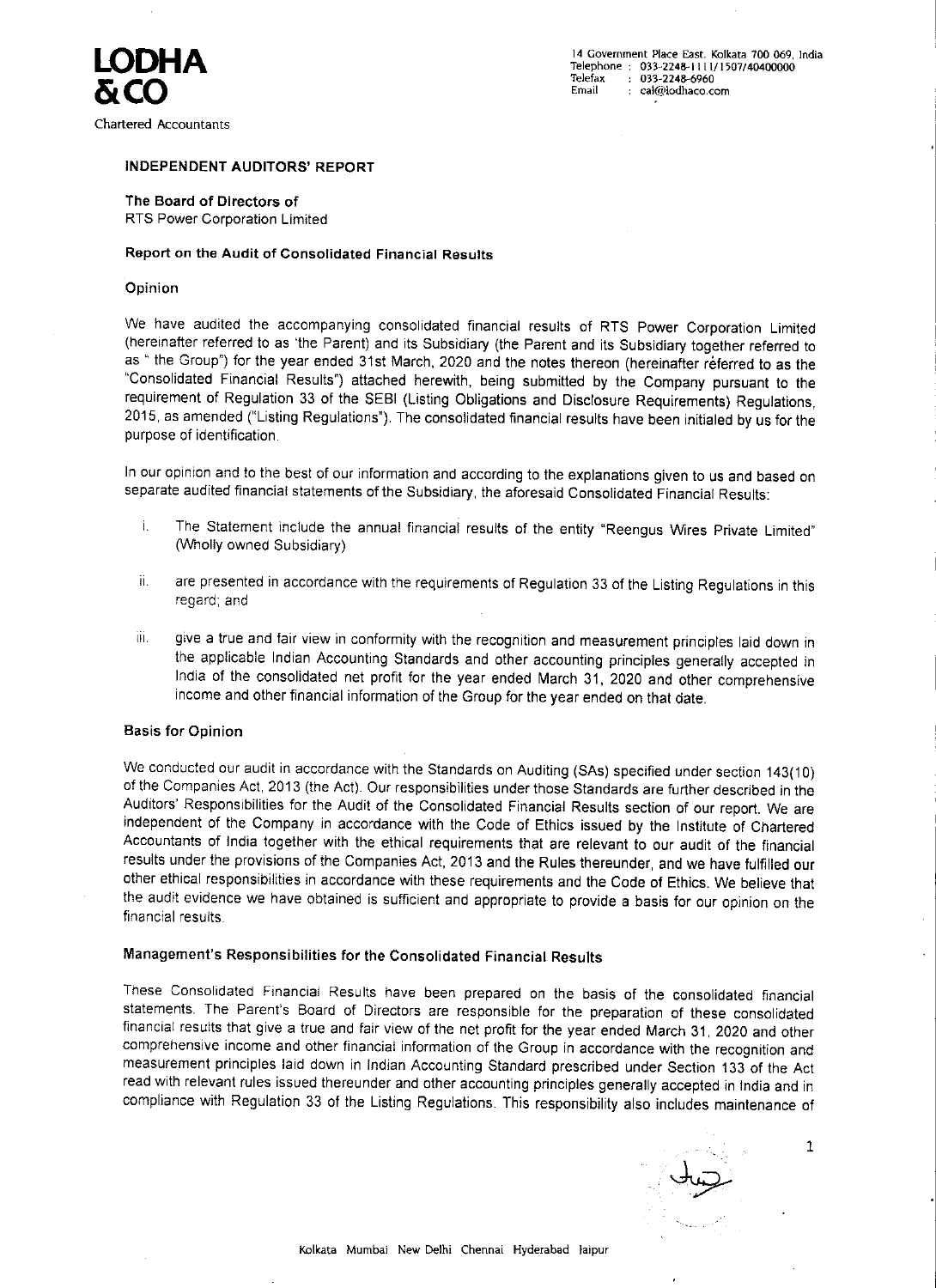### LODHA &CO

''

 $\mathbf{I}$ 

**H** 

adequate accounting records in accordance with the provisions of the Act for safeguarding of the assets of the Company and for preventinq and detecting frauds and other irregularities; selection and application of appropriate accounting policies; making judgments and estimates that are reasonable and prudent; and design, implementation and maintenance of adequate internal financial controls that were operating effectively for ensuring the accuracy and completeness of the accounting records. relevant to the preparation and presentation of the financial results that give <sup>a</sup> true and fair view and are free from material misstatement, whether due to fraud or error, which have been used for the purpose of preparation of the consolidated financial results by the Directors of the Company, as aforesaid.

The respective Board of Directors are also responsible for overseeing the financial reporting process of the Group. •

Our objectives are to obtain reasonable assurance about whether the consolidated financial results as <sup>a</sup> whole are free from material misstatement, whether due to fraud or error, and to issue an auditors' report that includes our opinion. Reasonable assurance is <sup>a</sup> high level of assurance, but is not <sup>a</sup> guarantee that an aucit conducted in accordance with SAs will always detect <sup>a</sup> material misstatement when it exists. Misstatements can arise from fraud or error and are considered material if, individually or in the aggregate,

In preparing the financial results, the respective Board of Directors are responsible for assessing the Group ability to continue as <sup>a</sup> going concern, disclosing, as applicable. matters related to going concern and using the going concern basis of accounting unless the respective Board of Directors either intends to liquidate the Company and its associates or to cease operations, or has no realistic alternative but to do so.

#### Auditors' Responsibilities for the Audit of the Consolidated Financial Results

they could reasonably be expected to influence the economic decisions of users taken on the basis of these consolidated financial results.

As part of an audit in accordance with SAs, we exercise professional judgment and maintain professional skepticism throughout the audit. We also:

- Identify and assess the risks of materiel misstatement of the consolidated financial results, whether due to fraud or error, design and perform audit procedures responsive to those risks, and obtain audit evidence that is sufficient and appropriate to provide <sup>a</sup> basis for our opinion. The risk of not detecting a material misstatement resulting from fraud is higher than for one resulting from error, as fraud may involve collusion, forgery, intentional omissions. misrepresentations, or the override of internal control.
- Obtain an understanding of internal control relevant to the audit in order to design audit procedures that are appropriate in the circumstances. Under Section 143(3)(i) of the Act, we are also responsible for expressing our opinion whether the company has adequate internal financial controls with reference to financial statements in place and the operating effectiveness of such controls but not for the purpose of expressing an opinion on the effectveness of the Company's internal control.
- Evaluate the appropriateness of accounting policies used and the reasonableness of accounting estimates and related disclosures made by the Board of Directors.
- Conclude on the appropriateness of the Board of Directors· use of the going concern basis of accounting and, based on the audit evidence obtained, whether <sup>a</sup> material uncertainty exists related to events or conditions that may cast significant doubt on the Group ability to continue as <sup>a</sup> going concern. If we conclude that <sup>a</sup> material uncertainty exists. we are required to draw attention in our auditors' report to the related disclosures in the consolidated financial results or, if such disclosures

are inadequate, to modify our opinion. Our conclusions are based on the audit evidence obtained up to the date of our auditors' report. However, future events or conditions may cause the Group to cease to continue as <sup>a</sup> going concern.

..

 $\mathcal{L}^{(1)}$ 

-·· ·-



- -

•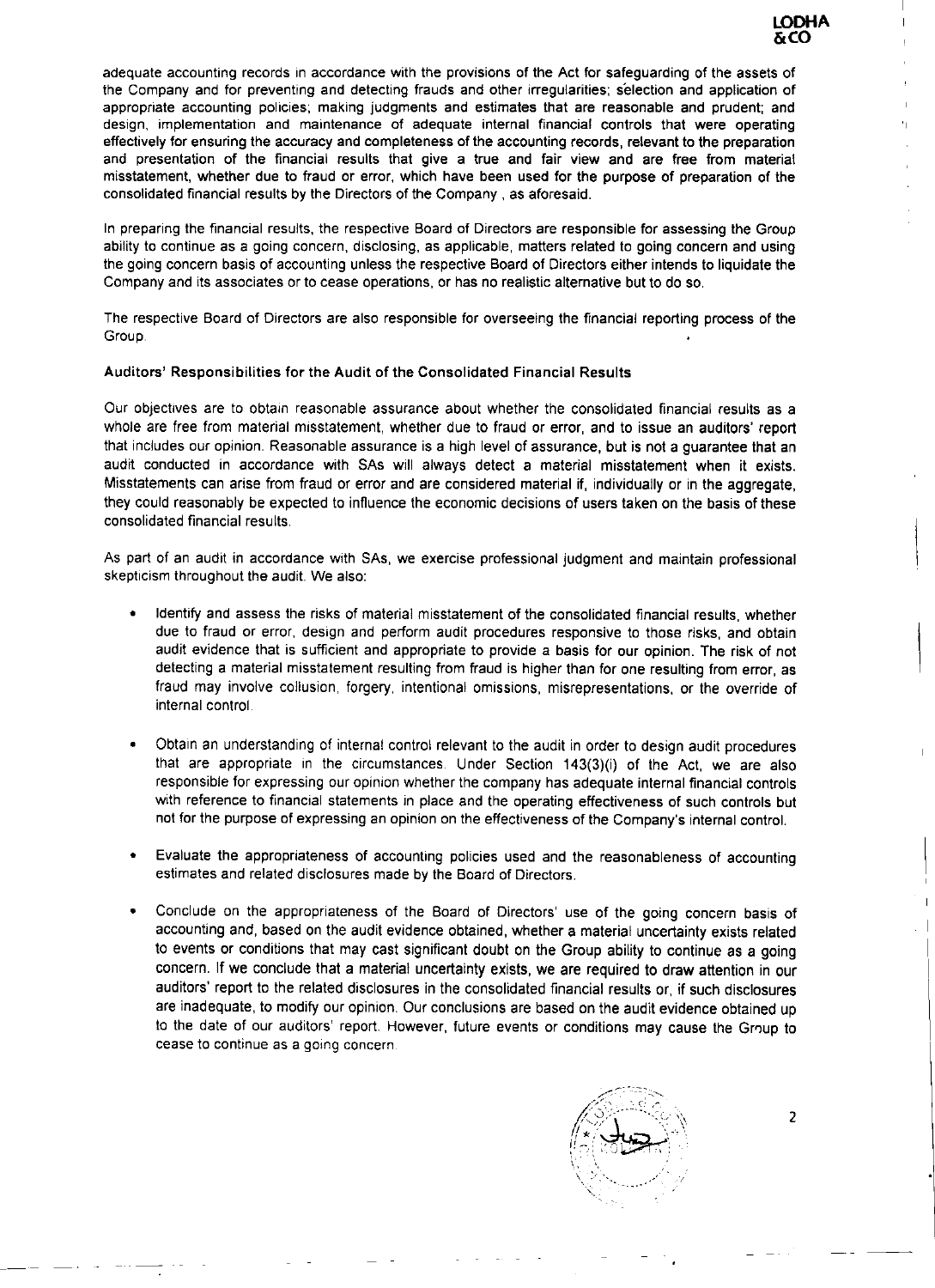- Evaluate the overall presentation, structure and content of the consolidated financial results including the disclosures, and whether the consolidated financial results represent the underlyin $_{\odot}$ transactions and events in <sup>a</sup> manner that achieves fair presentation.
- Obtain sufficient appropriate audit evidence regarding the financial results / financial information of the entities within the Group to express an opinion on consolidated financial results. We are responsible for the direction, supervision and performance of the audit of the financial information of entities included in the consolidated financial results of which we are the independent auditors

We also provide those charged with governance with <sup>a</sup> statement that we have complied with relevant ethical requirements regarding independence, and to communicate with them all relationships and other matters that may reasonably be thought to bear on our independence. and where applicable, related safeguards. We also performed procedures in accordance with the circular issued by SEBI under Regulation

Materiality is the magnitude of misstatements in the financiai results that, individually or in aggregate, makes it probable that the economic decisions of <sup>a</sup> reasonably knowledgeable user of the financial results may be influenced. We consider quantitative materiality and qualitative factors in (i) planning the scope of our audit work and in evaluating the results of our work: and (ii) to evaluate the effect of any identified misstatements in the financial results.

We communicate with those charged with governance of the Company regarding, among other matters, the planned scope and timing of the audit and significant audit findings, including any significant deficiencies in internal control that we identify during our audit.

> For Lodha & Co. Chartered Accountants Firm's ICAI Registration No.: 301051E

Verma

33(8) of the Listing Regulations to the extent applicable.

#### Other Matters

- a. The outbreak of COVID-19 as stated in Note no. <sup>9</sup> of the consolidated financial results dealing with evaluation of Impact of COVID-19 which has caused disruption in operation and physical verification and other year end exercises, for which alternative audit procedures as required in terms of standards on auditing (SA) has been applied to obtain sufficient audit evidence on the matter.
- b. The Consolidated Financial Results include the results for the quarter ended March 31, being the balancing figure between the audited figures in respect of the full financial year and the published unaudited year to date figures up to December 31, of the relevant financial year The year to date figures pertaining to the period upto 31<sup>st</sup> December 2019 only were reviewed by us as required under Listing Regulations.

Our opinion is not modified in respect of the matters stated above.



Place: Kolkata

Date: July 31, 2020

Partner

M. No. 055104

UDIN:20055104AAAACA8913

3

•

---- -------- ·- <sup>&</sup>lt; -·« --· -·-·- - -- -- --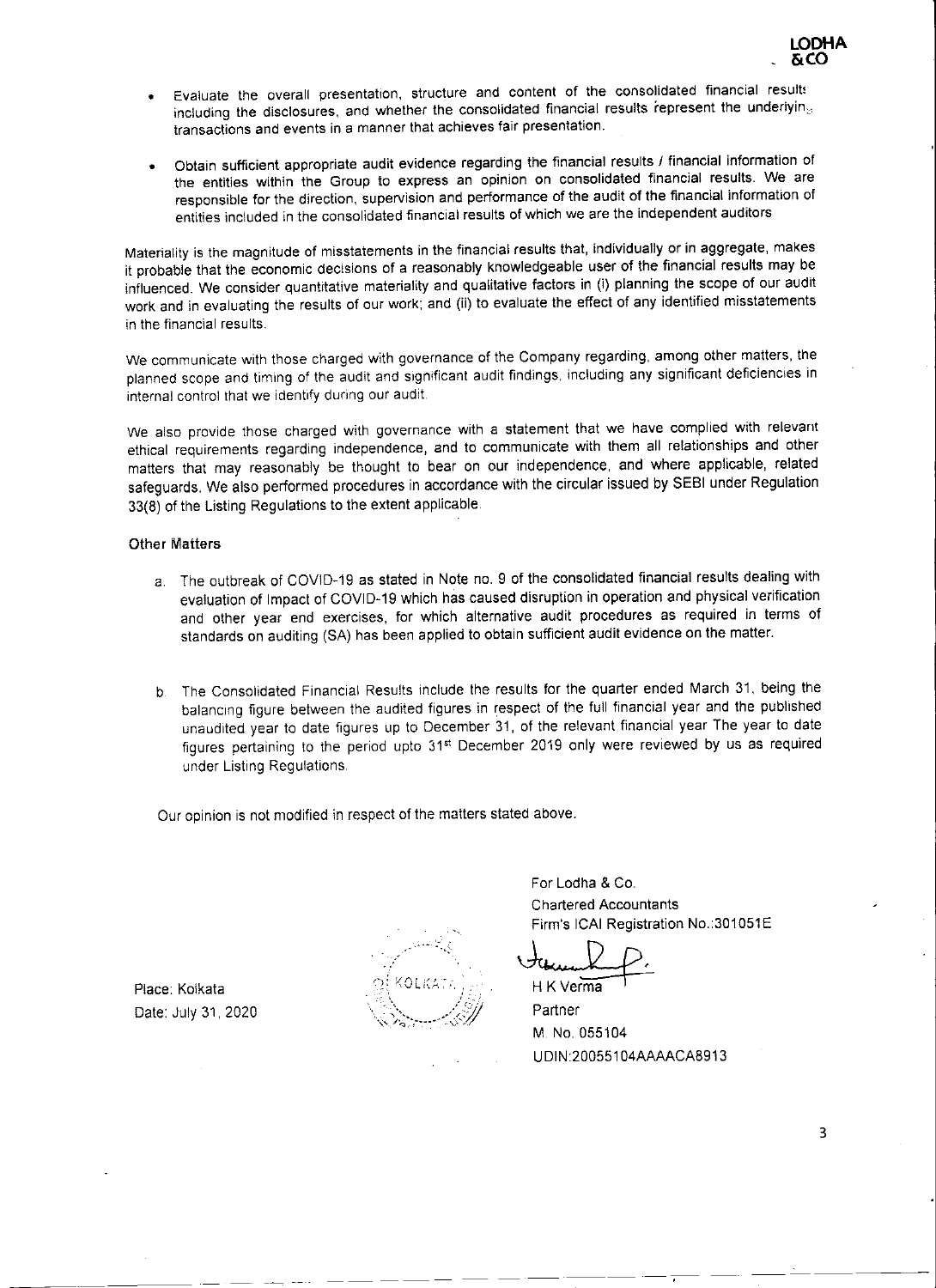#### **RTS Power Corporation Limited** CIN: L17232WB1947PLC016105 Registered Office: 56, Netaji Subash Road, Kolkata- 700 001 Tel. No.: (033)2242-6025; Fax:(033) 2242-6732 Website: www.rtspower.com E-mail: headoffice@rtspower.com

 $\bullet$ 

 $\bullet$ 

#### Statement of Consolidated Audited Financial Results for the Quarter and Year ended 31st March, 2020

|     |                                                                                     |            |                      |            |             | (Rs in Lakhs)      |
|-----|-------------------------------------------------------------------------------------|------------|----------------------|------------|-------------|--------------------|
| SL. |                                                                                     |            | <b>QUARTER ENDED</b> |            |             | YEAR ENDED         |
| NO. | <b>PARTICULARS</b>                                                                  | 31.03.2020 | 31.12.2019           | 31.03.2019 | 31.03.2020  | 31.03.2019         |
|     |                                                                                     | Audited    | <b>Unaudited</b>     | Audited    | Audited     | <b>Audited</b>     |
|     | <b>Il Revenue from Operations</b>                                                   | 2,119.70   | 2,000.22             | 6,815.56   | 11,162.40   | 25,171.72          |
|     | If Other Income                                                                     | 42.45      | 61.56                | 579.78     | 200.59      | 734.67             |
|     | $   $ Total Income $( +1\rangle)$                                                   | 2,162.15   | 2,061.78             | 7,395.34   | 11,362.99   | 25,906.39          |
|     | <b>IV</b> Expenses                                                                  |            |                      |            |             |                    |
|     | Cost of Materials Consumed                                                          | 1,630.62   | 1,087.59             | 4,372.00   | 6,964.23    | 18,976.01          |
|     | [Changes in Inventories of Finished Goods, Stock -In- Trade and Work-in-Progress    | (35.92)    | 336.20               | 796.33     | 1136.50     | (25.98)            |
|     | <b>Employee Benefits Expense</b>                                                    | 89.91      | 91.74                | 69.15      | 358.90      | 300.08             |
|     | Finance Costs -                                                                     | 65.76      | 44.43                | 724.80     | 284.78      | 1,422.72           |
|     | Depredation and Amortization Expense                                                | 73.76      | 34.43                | 54.25      | 250.00      | 213.11             |
|     | Other Expenses                                                                      | 743.28     | 312.86               | 1,213.70   | 2,112.76    | 4,223.66           |
|     | Total Expenses (IV)                                                                 | 2,567.41   | 1,907.25             | 7,230.23   | 11,107.17   | 25,109.60          |
|     | V Profit / (Loss) before tax (III-IV)                                               | (405.26)   | 154.53               | 165.11     | 255.82      | 796.79             |
|     | VII Tax Expenset                                                                    |            |                      |            |             |                    |
|     | (1) Current Tax                                                                     | (21.04)    | 47,32                | 81.80      | 188.28      | 258.00             |
|     | (2) Deferred Tax charge/(Credit)                                                    | (998.17)   | (15.40)              | [12.59]    | (1047.17)   | (11.49)            |
|     | VII Profit for the period(V-VI)                                                     | 613.95     | 123.61               | 95.90      | 1114.71     | 550.28             |
|     | Vill Other Comprehensive Income                                                     |            |                      |            |             |                    |
|     | (i) items that will not be reclassified to Profit or loss.                          | 20.60      | (0.51)               | (2.48)     | 19.06       | 13.63              |
|     | (ii) Income tax relating to items that will not be reclassified to Profit or loss   | 14.61      | 0.14                 | 0.84       | 15.04       | (4.55)             |
|     | Other Comprehensive Income For the Pariod, net of tax                               | 35.21      | (0.37)               | (1.64)     | 34.10       | 9.08               |
|     | Total Comprehensive Income for the Period comprising profit and other comprehensive |            |                      |            |             |                    |
|     | IX Income for the period (VII+VIII).                                                | 649.16     | 123.24               | 94.26      | 1148.81     | 559.36             |
|     | X iNet Profit attributable to:-                                                     |            |                      |            |             |                    |
|     | la) Owners of the Parent.                                                           | 613.95     | 123.61               | 95.90      | 1114.71     | \$50.28            |
|     | b) Non-Controlling Interest                                                         | NA         | NA                   | NA         | NA          | <b>NA</b>          |
|     |                                                                                     |            |                      |            |             |                    |
|     | XI Other Comprohensive Income attributable to:                                      |            |                      |            |             |                    |
|     | la) Owners of the Parent                                                            | 35.21      | (0.37)               | (1.64)     | 34.10       | 9.08               |
|     | ib) Non-Controlling Interest.                                                       | NA         | NA.                  | NA         | <b>NA</b>   | NA                 |
|     |                                                                                     |            |                      |            |             |                    |
|     | XII Total Comprehensive Income attributable to:                                     |            |                      |            |             |                    |
|     | [a] Owners of the Parent.                                                           | 649.16     | 123.24               | 94.26      | 1148.81     | 559.36             |
|     | (b) Non-Controlling Interest                                                        | <b>NA</b>  | NA                   | <b>NAI</b> | <b>NA</b>   | NA                 |
|     |                                                                                     |            |                      |            |             |                    |
|     | X Paid-up equity share capital (Face Value of Rs. 10 per share)                     | 916.85     | 916.85               | 916.85     | 916.85      | 916.85             |
| x   | $\sigma^2 \propto$                                                                  |            |                      |            | 11546.72    | 10397.91           |
|     | Other Equity                                                                        |            |                      |            | (As at 31st | (As at 31st March) |
|     |                                                                                     |            |                      |            | March 2020) | 2019)              |
|     | XII Earnings Per share (EPS) of Rs 10 each (not annualised)                         |            |                      |            |             |                    |
|     | $\bf{D}$<br>Basic (Rs.)                                                             | 6.70       | 1.35                 | . 1.17     | 12.16       | 6.71               |
|     | (2)<br>$D$ luted $(Rs.)$                                                            | 6.70       | 1.35                 | 1.17       | 12.16       | 6.71               |
|     |                                                                                     |            |                      |            |             |                    |



**ATS** Power Corporation Ltd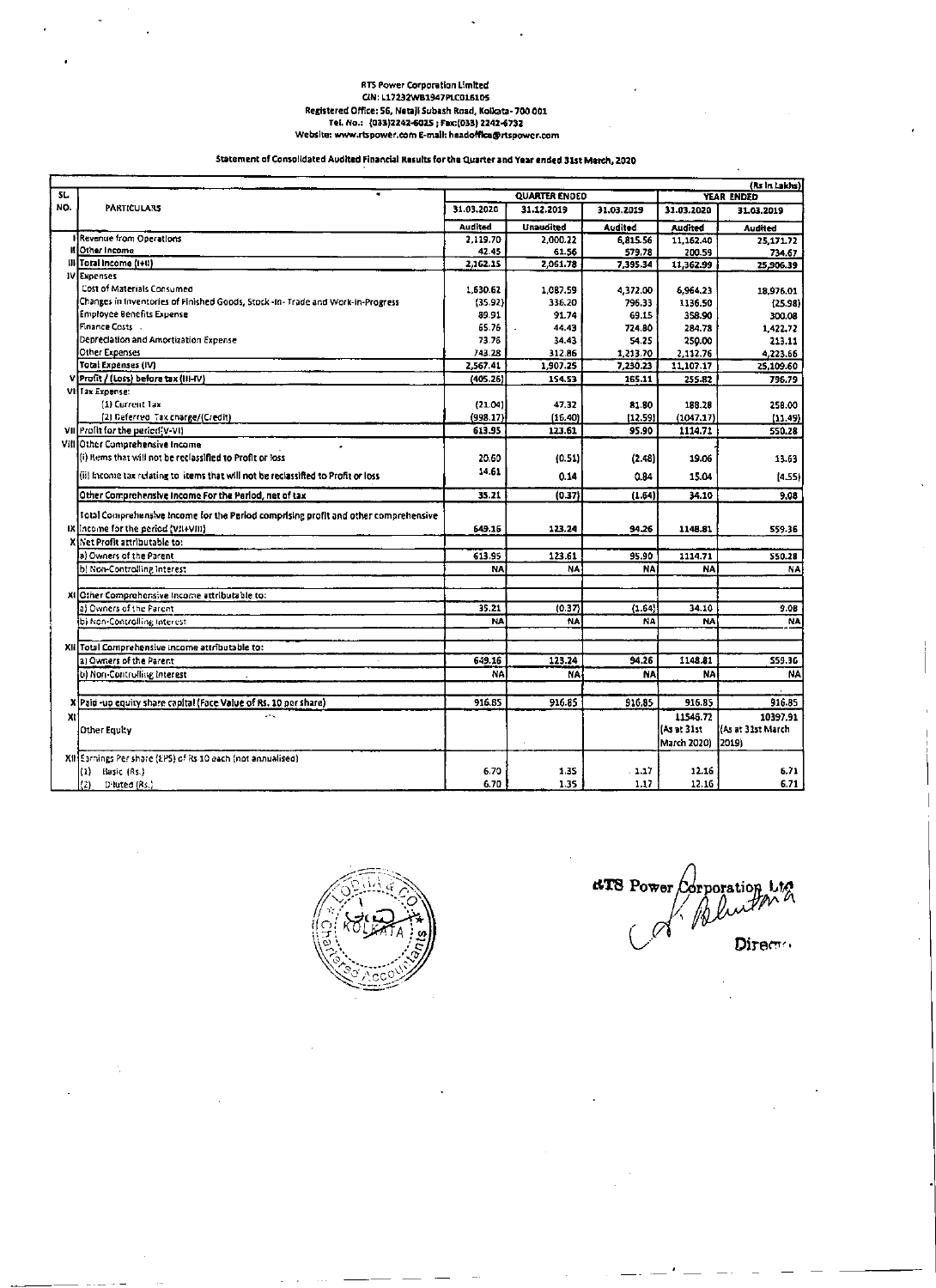#### **RTS Power Corporation Limited** Note 1 STATEMENT OF CONSOLIDATED ASSETS AND LIABILITIES

 $\blacksquare$ 

 $\sim 10^{-1}$ 

|                                                          |                  | (Rupees in Lakhs) |
|----------------------------------------------------------|------------------|-------------------|
| Particulars                                              | As at March 31,  | As at March 31,   |
|                                                          | 2020             | 2019              |
| <b>ASSETS</b>                                            | (Audited)        | (Audited)         |
|                                                          |                  |                   |
| ( 1) Non-Current Assets                                  |                  |                   |
| (a) Property, Plant and Equipment                        | 8,765.03         | 8,662.66          |
| (b) Capital Work in Progress                             | 424.13           |                   |
| (c) investment Property                                  | 0.73             | 0.76              |
| d) Other Intangible assets                               | 10.86            | 0.75              |
| (e) Financial Assets                                     |                  |                   |
| (L) investments                                          | 236.62           | 217.77            |
| (ii) Other Financial Assets                              | 146.24           | 100.99            |
| (f) Non Current Tax Assets(Net)                          | 61.14            | 129.71            |
| (@Other non-current assets)                              | 56.44            | 4.50              |
| Total Non Current Assets                                 | 9,701.19         | 9,117.14          |
|                                                          |                  |                   |
| (2) Current Assets                                       |                  |                   |
| (a)Inventories                                           | 2,329.06         | 3,514.59          |
| (b) Financial Assets                                     |                  |                   |
| (!) investments                                          | 523.27           | 544.00            |
| ((ii) frade receivables                                  | 3,994.43         | 7,405.98          |
| (iii) Cash and cash Equivalents                          | 107.85           | 633.87            |
| ((v) Other Bank balances                                 | 508.94           | 396.55            |
| anao. (V).                                               | 0.76             | 0.40              |
| (vI) Other Financial Assets                              | 37.02            | 89.68             |
| $(c)$ Other current assets                               | 344.87           | 318.26            |
| Tota! Current Assets                                     | 7,846.20         | 12,903.33         |
| <b>Total Assets</b>                                      |                  |                   |
|                                                          | 17,547.39        | 22.020.47         |
| LQUITY AND LIABILITIES                                   |                  |                   |
|                                                          |                  |                   |
| Eucity                                                   |                  |                   |
| [(a) Equity Share Capital                                | 916.85           | 916.85            |
| (b) Other Equity                                         | 11,546.72        | 10,397.91         |
| Total Equity                                             | 12,463.57        | 11,314.76         |
| <b>Liabilities</b>                                       |                  |                   |
| $(1)$ Non-current liabilites                             |                  |                   |
| (:a) rinaricial Llabilities                              |                  |                   |
| [i] sorrowings.                                          | 35.34            | 51.67             |
| 指FOther Financial fabilities                             | 344.85           | 10.96             |
| ни) йгомічаль                                            | 48.54            | 44.21             |
| $\{ \langle c \rangle \}$ beformed Tex manifities (Net). | 1,708.86         |                   |
| (d) Other Run Current Gabilities                         |                  | 2,771.07          |
| Rotzi Non-current liabilites                             | 0.04<br>2,137.63 | 1.01<br>2,878.92  |
|                                                          |                  |                   |
| (2) Current liabilities                                  |                  |                   |
| (a) Financial Liabilities                                |                  |                   |
| [(i) Borrowings                                          | 532.16           | 3,055.63          |
| l(ii) Trade payables                                     |                  |                   |
|                                                          |                  |                   |
| Total outstanding dues to micro enterprises and small    | 71.41            | 175.14            |
| lenterprises and                                         |                  |                   |
| Total outstanding dues of creditors other than micro-    |                  |                   |
|                                                          | 1,902.12         | 4,176.57          |

 $\sim$ 

 $\sim$ 

 $\sim$ 

 $\sim 10^{-11}$ 

 $1 - 1$ 

 $\mathbf{r}$ 

| Total Equity and Liabilities.                                                        | 17,547.39 | 22,020.47  | <b>Director</b>                   |
|--------------------------------------------------------------------------------------|-----------|------------|-----------------------------------|
| <b>Motal Liabilities</b>                                                             | 5,083.82  | 10,705.71] |                                   |
|                                                                                      |           |            | 12 ruetara                        |
| Hotal Current Liabilities                                                            | 2,946.19  | 7,826.79   | <b>HTS</b> Power/Corporation Ltd. |
| $\left  \left\langle \mathrm{d}\right\rangle \right.$ Current tax Liabilities (Net). |           |            |                                   |
| $\mathbf{I}(\mathsf{c})$ Provisions $\mathbf{I}$                                     | 8.13      | 5.60       |                                   |
| [(b) Other current liabilities                                                       | 181.92    | 376.08     |                                   |
| ((iii) Other financial liabilities                                                   | 150.45    | 37,77      |                                   |
| יכאנות ומוזים וושווים מיוש ביותרו ומיוויוס                                           |           |            |                                   |

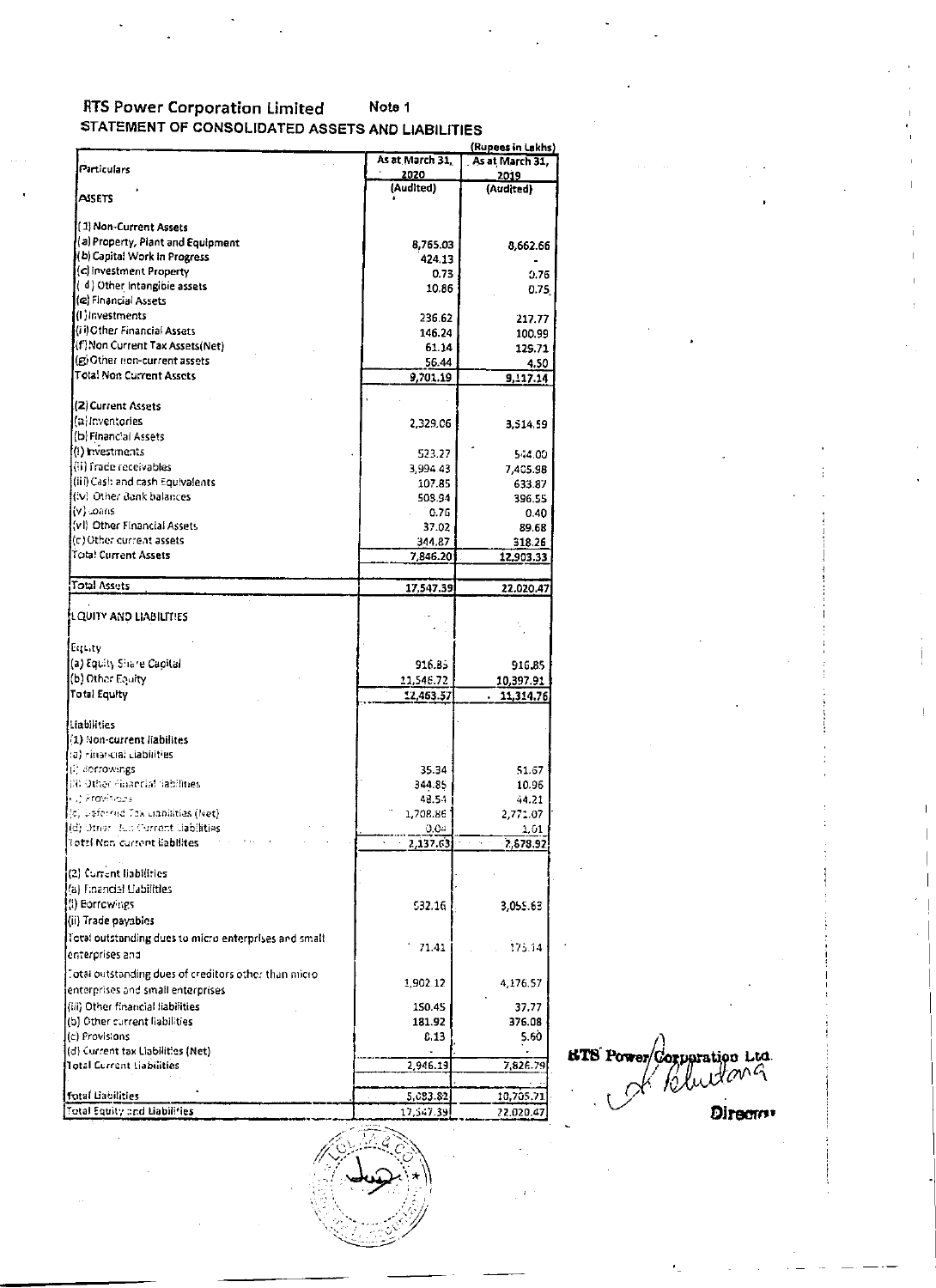### **FITS Power Corporation Limited**

 $\mathcal{F} \subset \mathcal{F}$ 

 $\bullet$ 

 $\mathcal{L}$ 

Satement of Consildated Cash Flows for the year ended March 31, 2020

 $\sim$   $\star$ 

 $\mathcal{L}_{\mathcal{A}}$ 

 $\mathcal{H}^{\pm}$  ,  $\mathcal{H}^{\pm}$  ,  $\mathcal{H}^{\pm}$ 

 $\mathcal{L}^{\text{max}}_{\text{max}}$  and  $\mathcal{L}^{\text{max}}_{\text{max}}$ 

 $\sim$ 

 $\mathcal{A}=\mathcal{A}+\mathcal{A}$  is

#### Note 2

٠

л.

 $\sim$ 

 $\epsilon$ 

| Paticulars                                                                                          | As at March 31, 2020 |                          |            | As at March 31, 2019     |
|-----------------------------------------------------------------------------------------------------|----------------------|--------------------------|------------|--------------------------|
| $\ddot{\phantom{0}}$                                                                                | (Audited)            |                          |            |                          |
| A LASH FLOW FROM OPERATING ACTIVITIES                                                               |                      |                          |            |                          |
| IN 8 PROFIT BEFORE TAX                                                                              |                      | 255.82                   |            | 756.79                   |
| IA IUSTMENTS FOR -                                                                                  |                      |                          |            |                          |
| [Dereclation]                                                                                       | 250.00               |                          | 213.11     |                          |
| Finnce Costs                                                                                        | 284.78               |                          |            |                          |
| Liatilities no longer required written back                                                         | (2.34)               |                          | 1,422.72   |                          |
| in trest income.                                                                                    |                      |                          | (5.20)     |                          |
| Divoend income.                                                                                     | (102.74)<br>(7.17)   |                          | (87.86)    |                          |
| $N$ eigain on foreign currency transactions and translations.                                       | (19, 15)             |                          |            |                          |
| Profit on sale of Property, Plant and Equipments                                                    | (0.66)               |                          |            |                          |
| LOS on sale of investment                                                                           | 121.97               |                          | (4.29)     |                          |
| $\{$ inner overable Balances on account of it quidated damages written of $f$                       | 365.98               |                          |            |                          |
| Shae issue and other preliminary Expenses                                                           | 4.33                 |                          |            |                          |
| (Gari)/Loss on Fair Valuation of Financial Instruments                                              | 89.06                | 984.06                   | (560, 28)  | 978.20                   |
| IO PIRATING PROFIT BEFORE WORKING CAPITAL CHANGES                                                   |                      | 1,239.88                 |            | 1,774.99                 |
| <b>IADUSTMENTS FOR -</b>                                                                            |                      |                          |            |                          |
| Trafe and other receivables                                                                         | 3,064.72             |                          |            |                          |
| In vantories                                                                                        |                      |                          | 3,526.08   |                          |
| Loais and Advances                                                                                  | 1,185.53             |                          | 366.14     |                          |
| Trate Payable and Other (Jabilities)                                                                | (69.28)              |                          | 396.52     |                          |
| CASI GENERATED FROM OPERATIONS                                                                      | (2,547.95)           | 1,633.02                 | (3,804.38) | 484.36                   |
| $\overline{\phantom{a}}$                                                                            |                      | 2,872.90                 | -          | 2,259.35                 |
| Direct Taxes Paid                                                                                   |                      | (119.43)                 |            | (404.84)                 |
| INETCASH FLOW FROM / (USED IN) OPERATING ACTIVITIES                                                 |                      | 2,753.47                 |            | 1,854.51                 |
| <b>B. CLSH FLOW FROM INVESTING ACTIVITIES:</b>                                                      |                      |                          |            |                          |
| Additions to Property, Plant and Equipment, Capital Work in progress and Intangible Assets          | (36d.10))            |                          | (83.29)    |                          |
| Safeof Property, Plant and Equipmnet                                                                | 18.67                |                          |            |                          |
| Interest Received                                                                                   | 113.02               |                          | 87.85      |                          |
| Sant Deposits having maturity more than three months.                                               | (123.39)             |                          |            |                          |
| Purchase of investments.                                                                            |                      |                          | 422.55     |                          |
| !Dividend received :                                                                                | (209.15)             |                          | (437.21)   |                          |
| Sale Of Investments                                                                                 | \$,67                |                          |            |                          |
|                                                                                                     |                      |                          | 77.69      |                          |
|                                                                                                     |                      |                          |            |                          |
| INET CASH FLOW FROM / (USED IN) INVESTING ACTIVITIES                                                |                      | (563.28)                 |            | 67.60                    |
|                                                                                                     |                      | (563.28)                 |            | 67.60                    |
| <b>CASH FLOW FROM FINANCING ACTIVITIES</b>                                                          |                      |                          |            |                          |
| issue of Equity Shares.                                                                             |                      |                          | 340.00     |                          |
| Interest Pald                                                                                       | (268.32)             |                          | (842.18)   |                          |
| Share issue and other preliminary Expenses.                                                         | (4.33)               |                          |            |                          |
| $[ြ\epsilonဝင်ကမ်း\epsilon/ (repsyment) of Short Term Borrowings from Bank(net) .$                  | (2,050.57)]          |                          | (281.61)   |                          |
| $\left\{ \mathsf{Process}\right\}$ (repayment) of Short Term Borrowings from Related Parties (net). | (372.50)             |                          | 234.06     |                          |
| Proceeds/ (repayment) of Short Term Borrowings from Bodies corporate (net)                          |                      |                          | (100, 00)  |                          |
| [Froceeds / (Repayment) of tong Term Borrowings                                                     | (20.09)              |                          | 30.00      |                          |
| Repayment of Long Term Borrowings                                                                   |                      |                          | (774.37)   |                          |
| INET CASH FLOW FROM / (USED IN) FINANCING ACTIVITIES                                                |                      | (2,716.21)<br>(2,716.21) |            | [1,354,10]<br>(1,394.10) |
|                                                                                                     |                      |                          |            |                          |
| $[NET$ INCREASE / (DECREASE) IN CASH & CASH EQUIVALENTS $(A+BAC)$                                   |                      | (526.02)                 |            | 528.01                   |
| Cash and Cash Equivalents as at the beginning of the year.                                          |                      | 633.87                   |            | 105.86                   |
| [Cash and Cash Equivalents as at the end of the year                                                |                      | 107.85                   |            | 633.87                   |
|                                                                                                     |                      |                          |            |                          |

The above Cash Flow Statement has been prepared under the "Indirect Method" as set out in the Indian Accounting Standard - 7 on Statement of Cash Flows.



BIB Power Corporation Ltd<br>Cal Bludana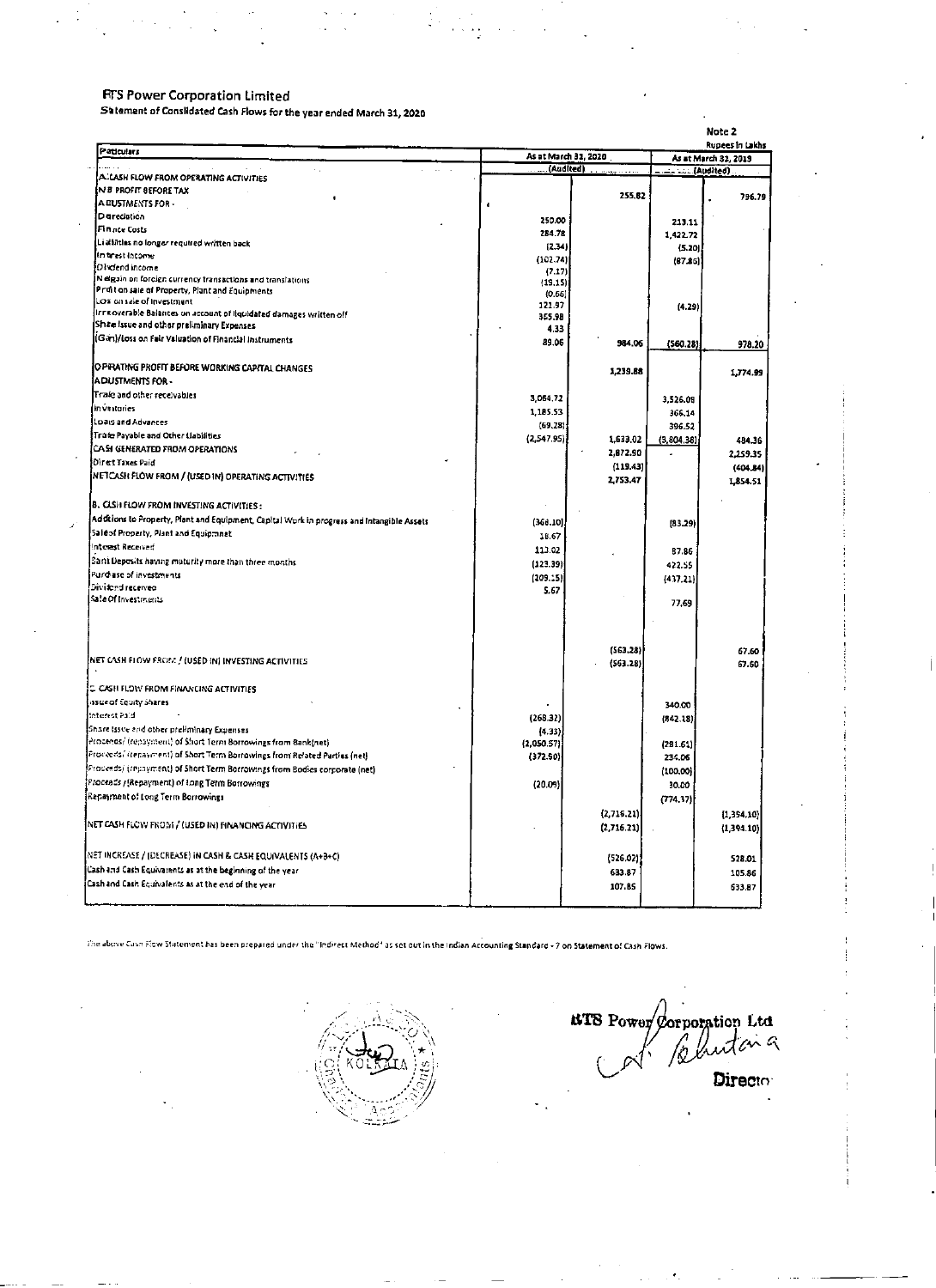.

3 (a) The above Consolidated audited financial results of RTS Power Corporation Limited ('the Parent Company') and its subsidiary (together referred to as the 'Group') for the quarter and year ended March 31, 2020 alongwith notes thereupon including Statement of Consolidated Assets and liabilities and Statement of Consolidated Cash Flows as given in Note 1 and Note 2 respectively were reviewed by the Audit Comittee and thereafter approved by the Board of Directors and were taken on record at their meetings held on July 31, 2020.

(b) The consolidated audited Financial Results for the Quarter and Year ended 31st March 2020 include the figures of the company together with its subsidiary, "Reengus Wires Private Limited".

Reengus Wires Private Limited has been incorporated as a wholly owned Subsidlary of the Company with effect from 30th October 2019. Since the Subsidiary Company is in construction phase, there is no material effect in the profit for the quarter and year ended 31st MArch 2020 of the Group. The said Subsidiary Company is setting up a Galvanised Steel Wire and Strips Manufacturing Plant.

Till 30th September 2019, the Company neither had any Subsidiary Company nor Associates/ Joint Ventures and as such Consolidated financial results were not required to be prepared by the Company till 30th September 2019. On incorporation of the aforesaid Subsidiary Company, the Company has prepared Consolidated financial results from the previous Quarter. Accordingly figures for quarter ended 31st March 2019 and Year ended 31st march 2019 in respect of above Consolidated Financial Results represents figures of the Parent Company.

4 Segment wise Revenue, Results, Assets and Liabilities are as follows:

| (Rs in Lakhs)                                            |            |                      |            |                |                |  |  |
|----------------------------------------------------------|------------|----------------------|------------|----------------|----------------|--|--|
|                                                          |            | <b>QUARTER ENDED</b> |            |                |                |  |  |
|                                                          | 31.03,2020 | 31.12.2019           | 31.03.2019 | 31.03.2020     | 31.03.2019     |  |  |
|                                                          | Audited    | Unaudited            | Audited    | <b>Audited</b> | <b>Audited</b> |  |  |
| Segment Revenue                                          |            |                      |            |                |                |  |  |
| (A) Electrical Goods.                                    | 2,111.01   | 1,990.30             | 6,794.89   | 11,076.23      | 25,028.35      |  |  |
| (6) Wind Energy                                          | 8.69       | 9.92                 | 20.67      | 86,17          | 143.37         |  |  |
| Revenue from operations and Interdivisional Transfer     | 2,119.70   | 2,000.22             | 6,815.56   | 11,162.40      | 25,171.72      |  |  |
| Segments Results                                         |            |                      |            |                |                |  |  |
| (A) Electrical Goods                                     | (82, 28)   | 217.23               | 396.33     | .855.19        | 1,671.24       |  |  |
| (B) Wind Energy                                          | (0.66)     | 2.87                 | (14.59)    | 40.63          | 66.10          |  |  |
| Sub Total                                                | (82.94)    | 220.10               | 381.79     | 895.82         | 1,737.34       |  |  |
| Les:                                                     |            |                      |            |                |                |  |  |
| <b>Finance Cost</b>                                      | 65.76      | 44.43                | 724.80     | 284.78         | 1,422.72       |  |  |
| Other Unallocable Expenditure, net of unallocable Income | 256.56     | 18.56                | (508.12)   | 355.22         | (482.17)       |  |  |
| Total Profit/(Loss) Before Tax                           | (405.26)   | 157.11               | 165.11     | 255.82         | 796.79         |  |  |
| <u>Segment Assets </u>                                   |            |                      |            |                |                |  |  |
| (A) Electrical Goods                                     | 14,734.11  | 15,707.34            | 19,202.00  | 14,734.11      | 19,202.00      |  |  |
| (B) Wind Energy                                          | 241.88     | 278.79               | 280.17     | 241.88         | 280.17         |  |  |
| (C) Unatlocated                                          | 2,571.40   | 2,553.82             | 2,538.34   | 2,571.40       | 2,538.34       |  |  |
| Total Segment Assets                                     | 17,547.39  | 18,539.95            | 22,020.51  | 17,547.39      | 22,020.51      |  |  |
| Segment Liabilities                                      |            |                      |            |                |                |  |  |
| (A) Electrical Goods                                     | 3,228.47   | 3,503.02             | 7,408.09   | 3,228.47       | 7,408.09       |  |  |
| (8) Wind Energy                                          | 0.23       | 0.10                 |            | 0.23           |                |  |  |
| (C)Unailocated                                           | 1,855.12   | 3,219.84             | 3,297.66   | 1,855.12       | 3,297.66       |  |  |
| Total Segment Liablities                                 | 5,083.82   | 6,722.96             | 10,705.75  | 5,083.62       | 10,705.75      |  |  |



the contract of the contract of the contract of the contract of the contract of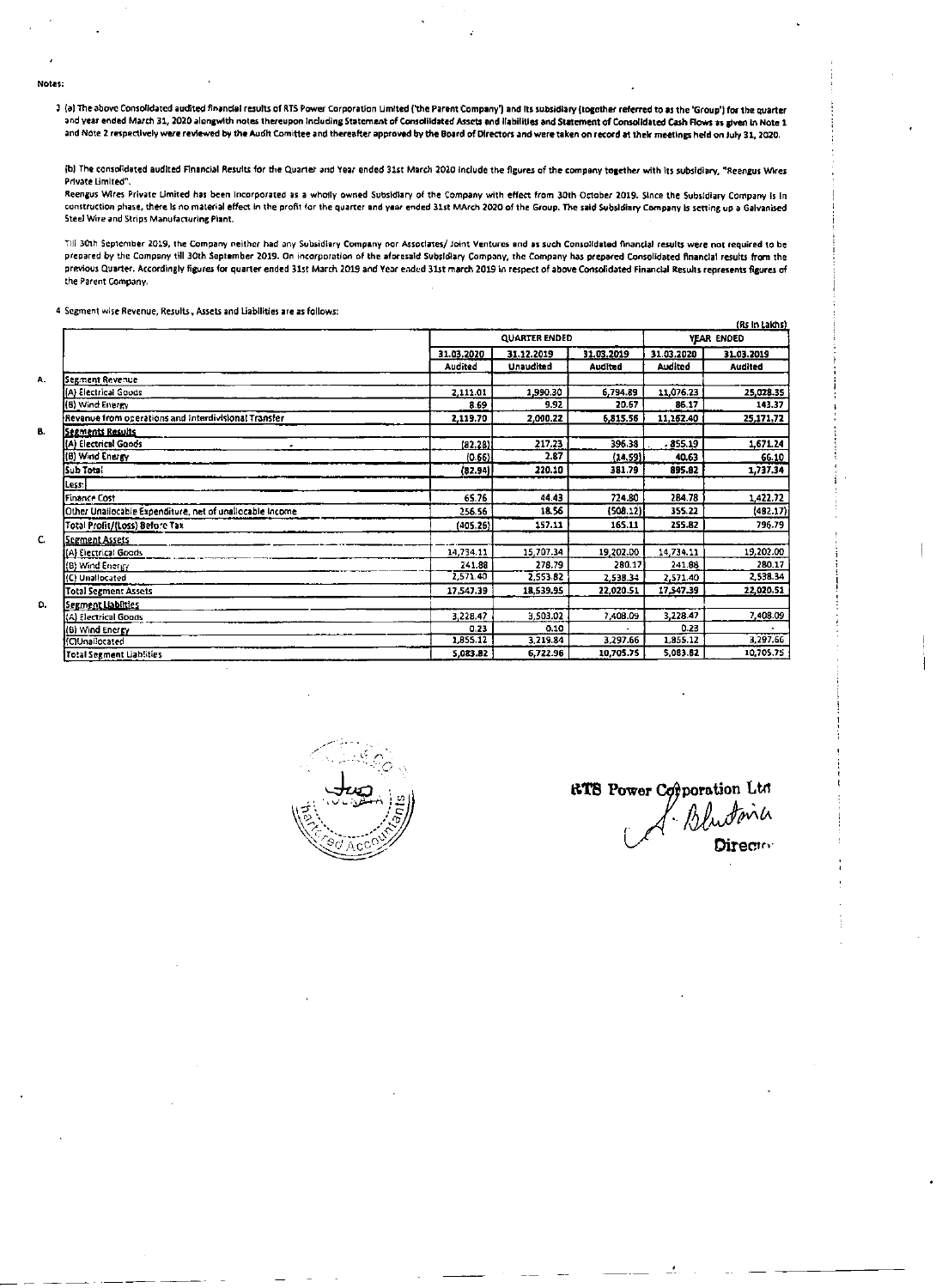5 The Group, effective 1st April, 2019 has adopted ind AS 116"Leases" on all lease contracts existing as on the date and entered thereafter, under the modified restrospective approach with cummulative effect of Initial adoption being given effect to on the date of application. Consequently, such assets have been recognised as "Right of use" and have been amortised over the terms of lease. Further, finance costs in respect of lease liability where applicable have been measured and considered in the financial result. This however does not have any significant impact on the profit/loss and earning oer share for the period.

6 Other income and Finance costs for the year ended 31st MArch , 2020 includes Rs. Nil (year ended 31st March 2019 Rs. 505.93 Lakhs) and Rs. Nil (Year ended 31st March 2019 Rs. 567.96 Lakhs) respectively arising due to Fair value adjustments on Pre redemption of 9 % Non Cumulative, Non participating Redeemable Preference shares.

7 The Parent Company has during the quarter ended March 31, 2020 exerdsed the options for paying income tax at concessional rates subject to the compliances, conditions as specified under section 115BAA of the Income Tex Act 1961, (new tax regime) effective April 01, 2019 as introduced by the Taxation Laws (Amendment) Ordinance, 2019 and promulgated as the Taxation laws (Amendment) Act, 2019 enacted on December 11, 2019. Accordingly, Deferred Tax Uability (net) recognised earlier as at March 31, 2019 has been remeasured and the estimate for tax expense comprising of both current and deferred tax for the year ended March 31, 2020 have been revised. Consequential impact in this respect has been given effect to during the current quarter. Accordingly, charge on account of taxation for the current quarter is lower by Rs. 937.61 lakhs.

8 During the year, the Company has formed a wholly owned subsidiary i.e., "Reengus Wires Private Limited" in India with effect from 30th October, 2019.

9 Consequent to outbreak of COVID 19 , which has been declared a pandemic by World Health Organisation (WHO), Government of India and State Governments have declared lockdown effective from 25th March 2020 which have affected bosiness in general. The Parent Company's primary source of revenue is from manufacturing and selling of Electrical Goods- Transformers, cables etc. The Parent company's operation have been affected due to loss of production, suspension of the operation, disruption in supply chain, increase in credit period in respect of customer ones and non availability of personnel during lockdown and various other facilities affecting the overall liquidity due to blockage of funds in inventories, receivables, etc. The production have started gradually from May, 2020 in all plants of the parent company. The parent Company has considered internal and external information while finalizing various estimates and taking assumptions in relation to its Financial Statements preperation upto the date of approval of the Financial Statements by the Board of Directors and no material impact of COVID-19 on the financial performance interalla including the carrying value of various current and non current assets or on the going concern assumptions of the Company is expected to arlie. However, the estimates used for assessing the carrying value of assets and liabilities at 31st March 2020 during the COVID 19 pandemic may undergo change as these are dependent upon future development of the economy and industry. The company will continue to monitor the variation in situations and consider the same as and when determinable.

10 The figures for the quarter ended March 31 are the balancing figures between audited figures in respect of full Flixancial year ended March 31 and the unaudited year to date figures upto December 31.

11 Previous period's figures have been regrouped by the Company, wherever necessary.

Place: Kołkata Date : 31st July, 2020



Siddharth Bhutoria **Wholetime Director** 

For RTS Power Corporation Limited

(DIN: 00609233)

the contract of the contract of the contract of the contract of the contract of